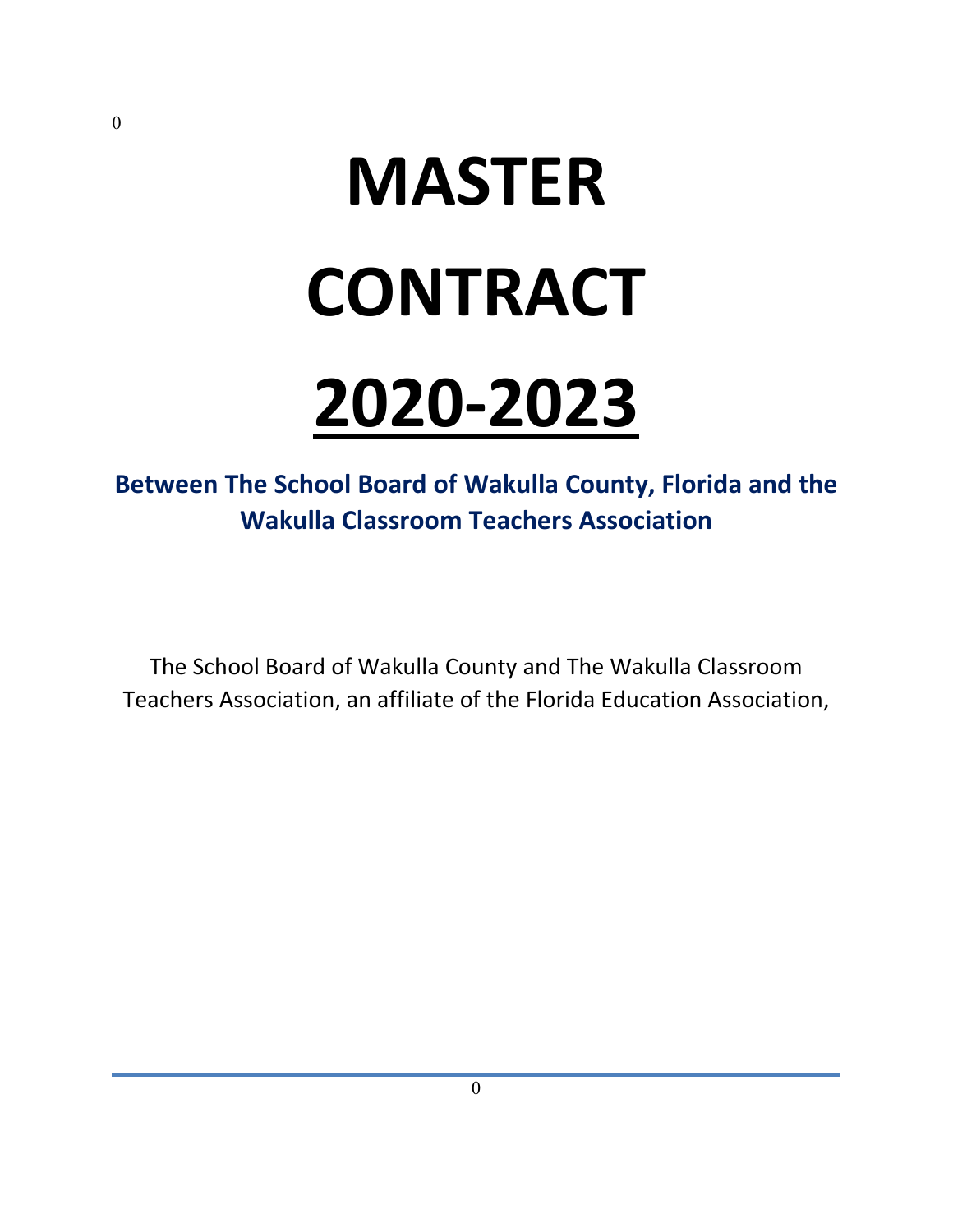## **Table of Contents**

| Article #7: Wakulla County Instructional Employees Performance Evaluation System  9 |    |
|-------------------------------------------------------------------------------------|----|
|                                                                                     |    |
|                                                                                     |    |
|                                                                                     |    |
|                                                                                     |    |
|                                                                                     |    |
|                                                                                     |    |
|                                                                                     |    |
|                                                                                     |    |
|                                                                                     |    |
| 2021-2022 Instructional Placement Schedule Error! Bookmark not defined.             |    |
|                                                                                     | 28 |
|                                                                                     |    |
|                                                                                     |    |
|                                                                                     |    |
|                                                                                     |    |
|                                                                                     |    |
|                                                                                     |    |
|                                                                                     |    |
|                                                                                     |    |
|                                                                                     |    |
|                                                                                     |    |
|                                                                                     |    |
|                                                                                     |    |
|                                                                                     |    |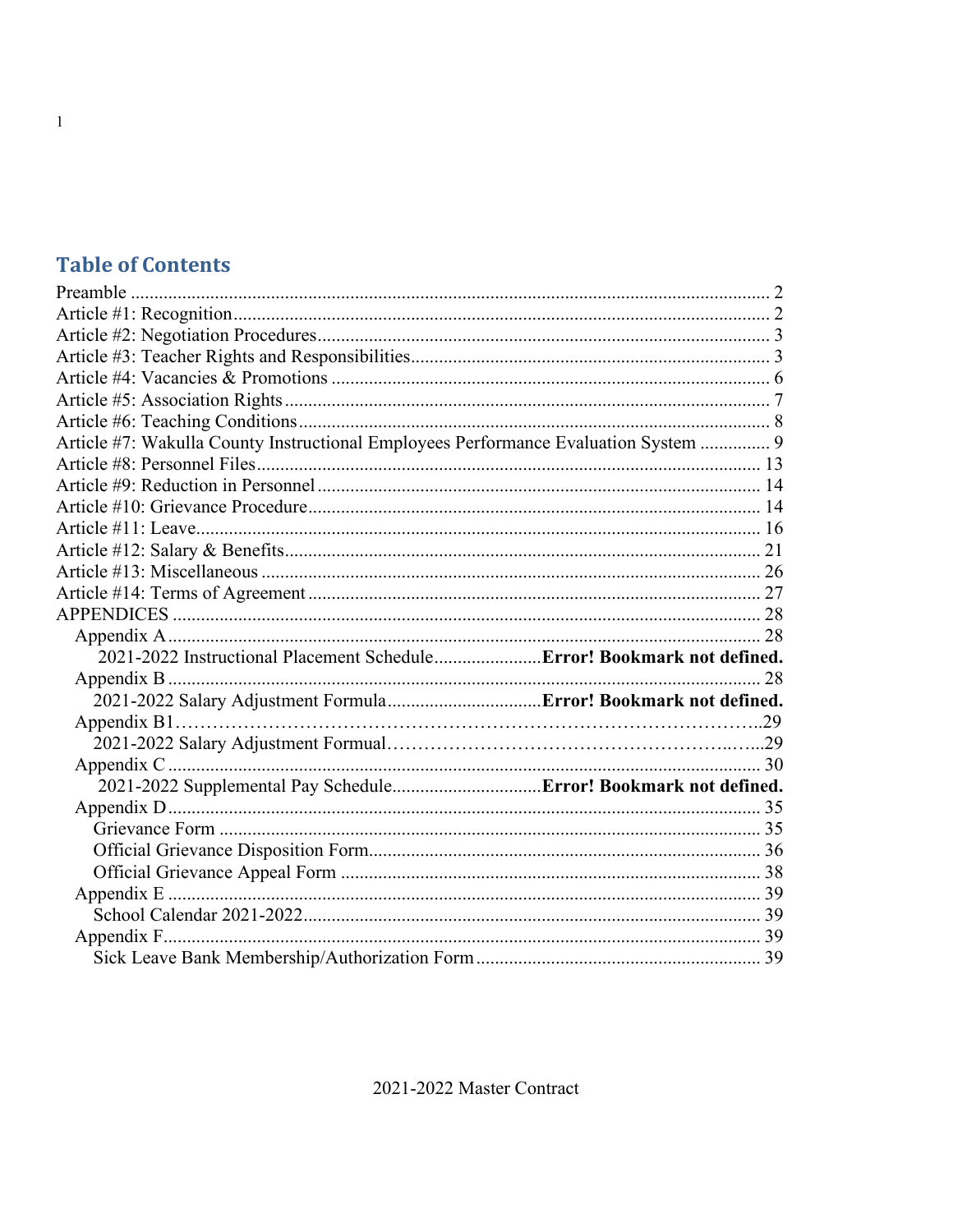#### <span id="page-2-0"></span>**Preamble**

The School Board of Wakulla County and the Wakulla Classroom Teachers Association, an affiliate of the Florida Education Association, agree that they hold as a common objective the education and welfare of the students of the Wakulla County School System. Further, it is recognized that there should be a formalized process by which the School Board of Wakulla County and the Wakulla Classroom Teachers Association can work toward a mutually satisfying agreement.

#### <span id="page-2-1"></span>**Article #1: Recognition**

- A. The School Board of Wakulla County, Florida (hereafter referred to as the Board) recognizes the Wakulla Classroom Teachers Association (hereafter referred to as the Association) as the exclusive and sole bargaining agent for a bargaining unit including; all full-time or regular part-time classroom teachers (including art, music, P.E., and director of athletics), counselors (including D.C.T.), librarians (media specialist); instructional/reading coaches, special area teachers (including exceptional child teachers, psychologists, social workers, occupational specialists, and vocational teachers), specialists in funded programs, dean of students, and department heads; but excluding: principals, assistant principals, curriculum coordinators, coordinator of community schools, administrative assistants, directors, supervisors, superintendent, all classified personnel, and temporary employees.
- B. The Association recognizes the Wakulla County School Board as the public employer with the right to determine unilaterally the purpose of each of its constituent agencies, set standards of service to be offered to the public, and exercise control and discretion over its organization and operations. It is also the right of the public employer to direct its employees, take disciplinary action for proper cause, and relieve its employees from duty because of lack of work or for other legitimate reasons. However, the exercise of such rights shall not preclude employees or their representatives from raising grievances, should decisions on the above matter have the practical consequence of violating the terms and conditions of any collective bargaining agreement in force or any civil or career service regulation.
- C. The Board recognizes that teachers shall have the right to be represented by any organization of their own choosing to negotiate collectively through a certified bargaining agent with the School Board in determining wages, hours and conditions of employment as defined in Chapter 447, Florida Statutes. Nothing contained herein shall be constructed to deny or restrict to any teacher his/her rights under the Florida School Laws or other applicable laws, and DOE Rules and Regulations and/or Florida Administrative Code.
- D. The term "Board" when used in this agreement shall include the School Board and all administrators and other agents of same.
- E. The term "Association" when used in this agreement shall mean the Wakulla Classroom Teachers Association (WCTA) which is the exclusive bargaining agent for all bargaining unit members.

2021-2022 Master Contract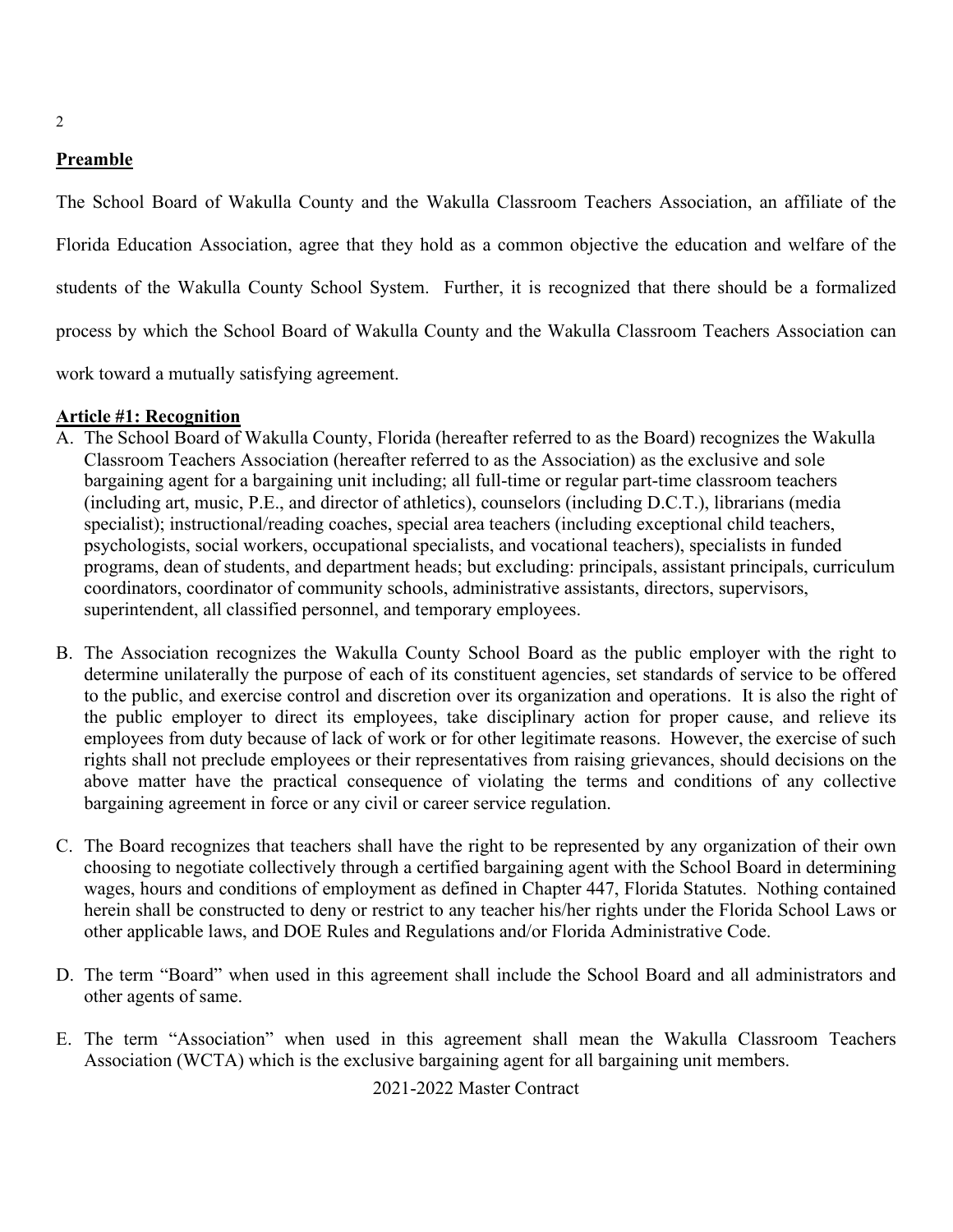F. The term "teacher" when used in this agreement shall include all members of the bargaining unit.

#### <span id="page-3-0"></span>**Article #2: Negotiation Procedures**

- A. Neither party shall have any control over the selection of negotiating representatives of the other party.
- B. Meetings shall be held at times and places mutually agreed upon by the parties.
- C. When it is necessary for a negotiating session to take place during the regular work day, bargaining team members shall be granted assignment to temporary duty status.
- D. It is understood that no final agreement between parties may be exacted without ratification by a majority of the Board and by a majority of the Bargaining Unit voting in any ratification.
- E. Both parties mutually pledge that their representatives shall have all necessary powers and authority to make proposals, consider proposals, make concessions in the course of negotiations, and that said representatives will negotiate in good faith. Meetings shall be held at times and places agreed to by the parties.
- F. The School Board negotiator shall meet informally with the President of the Association and/or his/her designee(s) at least quarterly for the purpose of discussing any alleged problems and/or misunderstandings and/or potential conflicts with existing statutes and/or court that may affect the administration of this contract. During post planning a meeting may be held to review the Personnel Handbook and other concerns. Such meetings will be held at a time convenient for both parties. The Association representative shall be granted assignment to temporary duty to attend said meetings when such arrangements are mutually beneficial to the parties. Should such a meeting(s) result in a mutually accepted amendment to this agreement, the amendment shall be subject to ratification by the Board and Bargaining unit prior to it becoming a part of this contractual agreement.

#### <span id="page-3-1"></span>**Article #3: Teacher Rights and Responsibilities**

- A. The Board recognizes that teachers shall have the right to be represented by the Wakulla Classroom Teachers Association and the right to refrain from being represented.
- B. Race, creed, religion, color, sex, age, national origin, handicap or years of teaching experience shall not be grounds for discrimination, disciplinary action or conditions of employment under the terms of this agreement. However, this provision shall not be construed so as to prohibit the Board from implementing any affirmative action program as determined appropriate by the Board.
- C. Upon initial employment, teachers shall provide evidence of meeting all the physical and mental health requirements called for by the Florida Statutes, State Board of Education and the Wakulla County School Board Policies pursuant to their employment. If at any time, the Board desires further evidence concerning the above requirements of an individual teacher, it may, at its discretion, call for additional examination of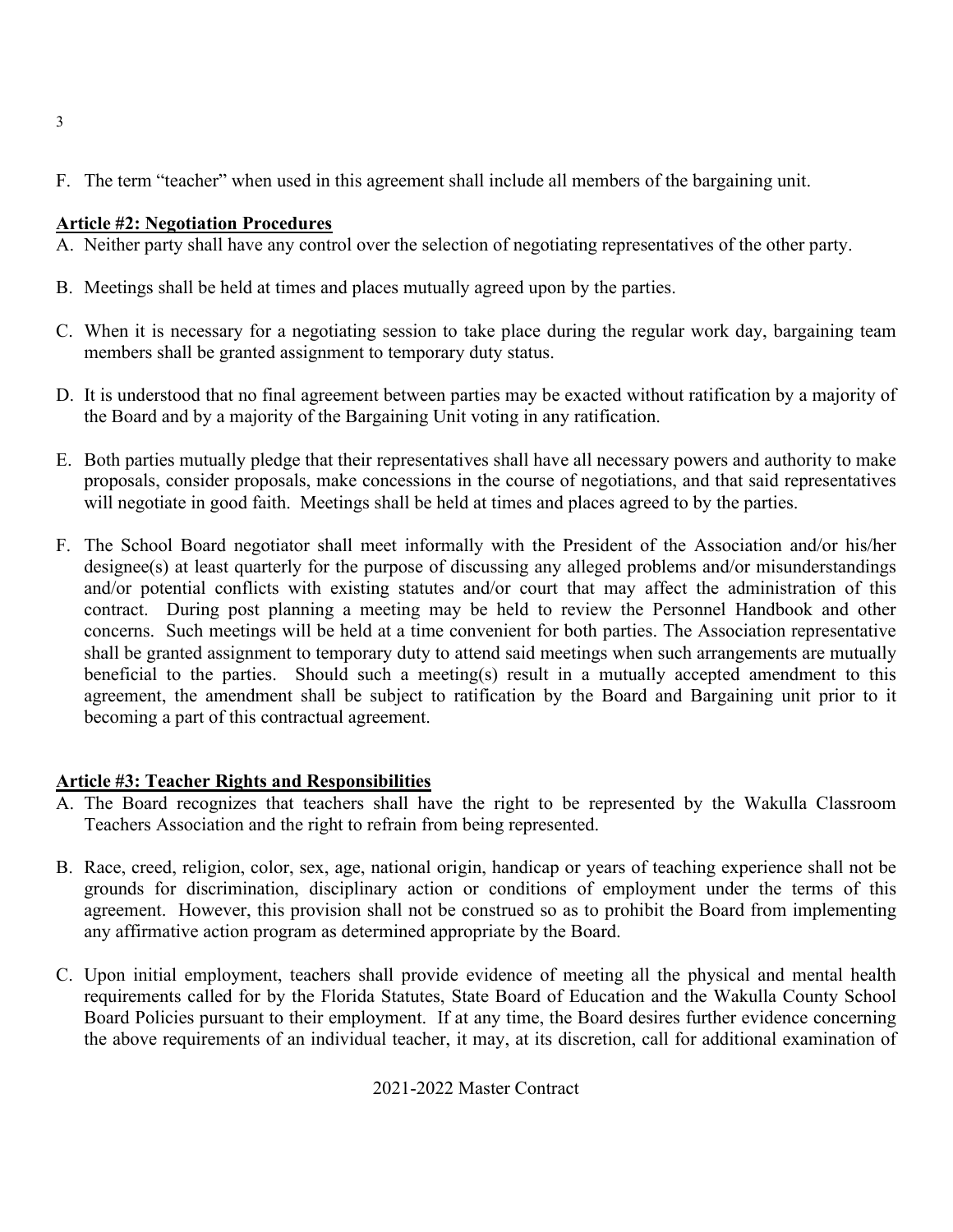that teacher by a licensed competent physician chosen by the teacher from a list of three (3) physicians submitted by the Board. The Board shall pay all costs incurred in said examination:

- D. The Board will establish rules for student conduct:
	- 1. A copy of the rules shall be provided to all teachers at the beginning of each school year.
	- 2. Teachers shall be notified of any changes in the rules for student conduct.
	- 3. Administrators shall work closely with individual teachers to alleviate discipline problems.
	- 4. The Board shall support teachers in the maintenance of order in the classroom.
- E. The following procedures shall be followed for teachers who desire to be voluntarily transferred:
	- 1. The School Board agrees to post teaching and supplemental vacancies on the District website.
	- 2. Teachers wishing to be considered for a vacancy and/or change in teaching assignment shall notify the appropriate administrator to indicate interest and make application.
	- 3. The administrator shall acknowledge receipt of such a request from a member of the Bargaining Unit within ten  $(10)$  working days.
	- 4. Teachers currently employed by the district requesting reassignments/transfer/and/or applying to fill instructional vacancies will be given consideration. No assignment of applicants to advertised vacancies in the school district shall be made until all applications of currently employed teachers have been considered.
	- 5. In situations where a new teacher is recommended by an administrator over a returning teacher already assigned to that school and who has applied for the position, the returning teacher shall be advised in writing of reasons for not being given the position, if written request is made by the teacher to the respective administrator within three (3) teacher days after being notified the position was filled.
- F. Involuntary transfers will be made only when deemed necessary and appropriate by the Superintendent on recommendation to the Board, and only after the teacher has been advised by the Superintendent or his designee. The teacher will be given at least three (3) working days' notice, along with School Board rationale for the transfer. If the involuntary transfer of a teacher from one school to another, results in that teacher being out of field, the School Board shall pay all necessary course tuition and/or certification exams necessary at the state university rate to meet certification at that school.
	- 1. Teachers who are not satisfied with their placement or assignment, as a result of the involuntary transfer, may apply for other positions within the district.
- G. The following procedures shall be used in the selection of volunteers for extended contracts and additional employment.
	- 1. The Board shall establish its program needs for summer session employment.
	- 2. Each school shall establish its own procedures for recommendation of after school, summer school, and teachers who teach a seventh period core class, with each department or grade level having opportunity to submit suggestions to the administrator. If a core class, which would require a teacher to teach a seventh period becomes available, the Principal shall seek a volunteer from those teachers certified to

#### 2021-2022 Master Contract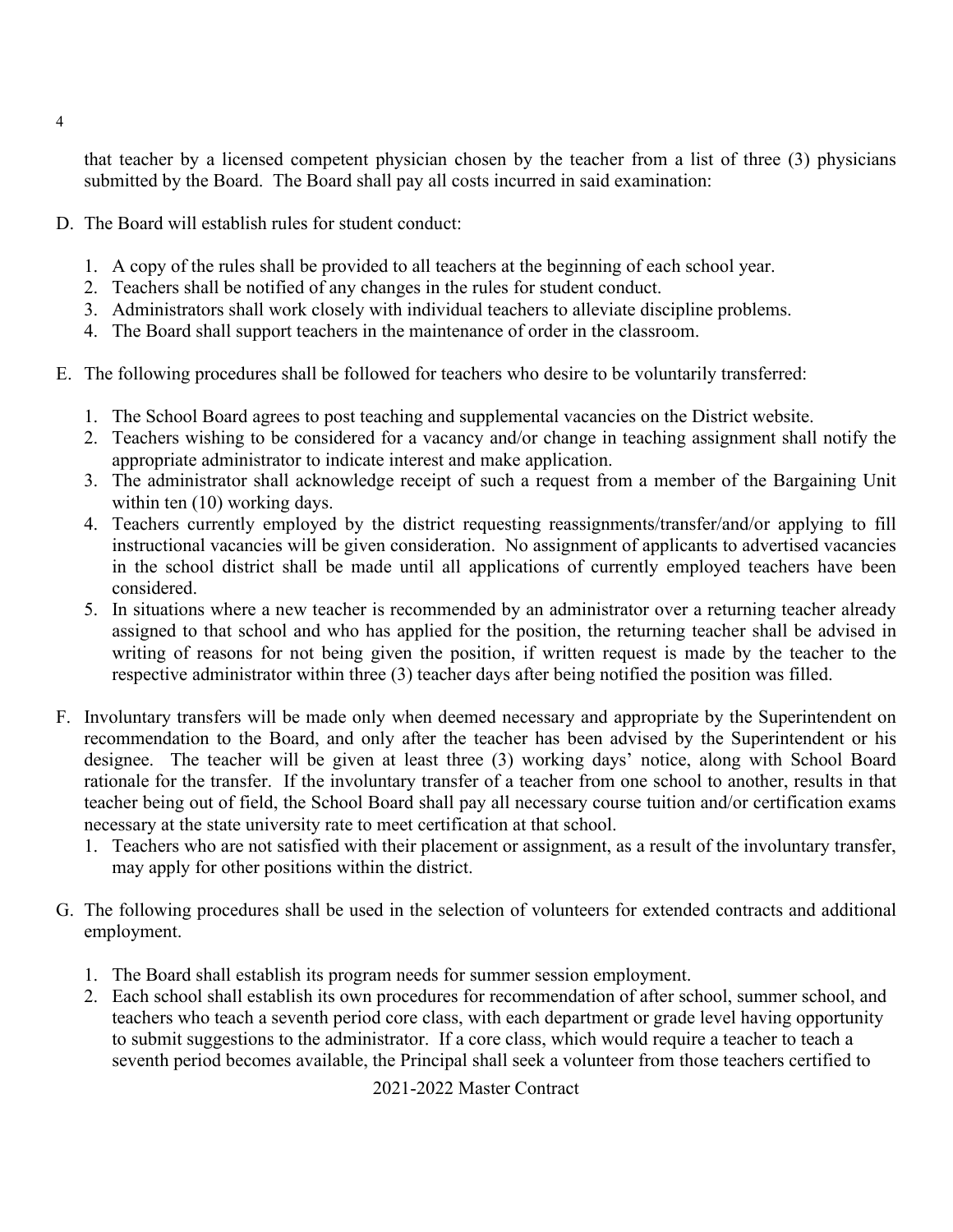teach the class. No teacher shall be required to teach a seventh period core class. Core classes are defined by the Florida Course Code Directory, Appendix S.

- H. Teachers shall be subject to the accepted standards of professional responsibility as set forth in the Code of Ethics of the Educational Profession of Florida Principles of Professional Conduct and policies of the School Board of Wakulla County:
	- 1. Use of political material for instructional purpose in the classroom is not forbidden, but each teacher must be accountable that the presentation is open-minded, fair, responsible and respectful of differing opinions of others. Whenever possible such materials will be previewed in advance by the building administrator.
	- 2. Teachers are entitled to full rights of citizenship, and no religious or political activities of any teacher or lack thereof, shall be grounds for discipline or discrimination with respect to employment of such teacher, provided that such activities do not violate the Constitution and the laws of the United States and/or the State of Florida.
	- 3. Teachers may present materials and ideas not included in the Board adopted curriculum and textbooks, provided that they receive prior approval from their building administrator. Both parties agree that no legitimate issue of controversy in our society should be excluded from the classroom. However, all sides of controversial issues must be presented and be age and grade level appropriate.
- I. The Board agrees to render legal assistance to the extent provided by law (F.S. 1012.26) to any teacher that is complained against or sued as a result of the legal performance of duty, providing that the teacher was found innocent and was acting within the scope of his/her teaching responsibility and is not guilty of willful neglect of duty, gross negligence or improper conduct, as determined by the Board.
- J. The Calendar Committee shall be composed of one (1) person from each school selected by the teachers. If after all selections are made and there is not at least one (1) non-instructional person, a non-instructional person will be appointed by an administrator. Should there not be at least one (1) Association member from each school level (elementary, middle and high) after all appointments are made, the Association President may appoint one (1) "at large" member for each school level not represented to serve on the Committee.
- K. Teachers shall have the right to make suggestions to the Board regarding the school calendar. In no way will this delay the date in which the calendar is set. Teacher suggestions to the school calendar must normally be submitted to the District Calendar Committee.
- L. No action against a teacher shall be taken on the basis of a complaint by a parent or student or other individual; nor shall any notice thereof be included in the teacher's personnel file, until the complaint is thoroughly investigated and deemed significant by the administrator. If deemed significant, the administrator will notify the teacher(s) involved, in writing of the accusations and findings, within five calendar days of the conclusion of the investigation.
- M. Teachers and the School Board mutually agree that the duties of instructional personnel include responsibilities that can best be accomplished by a teacher at times other than the normal school day. These

2021-2022 Master Contract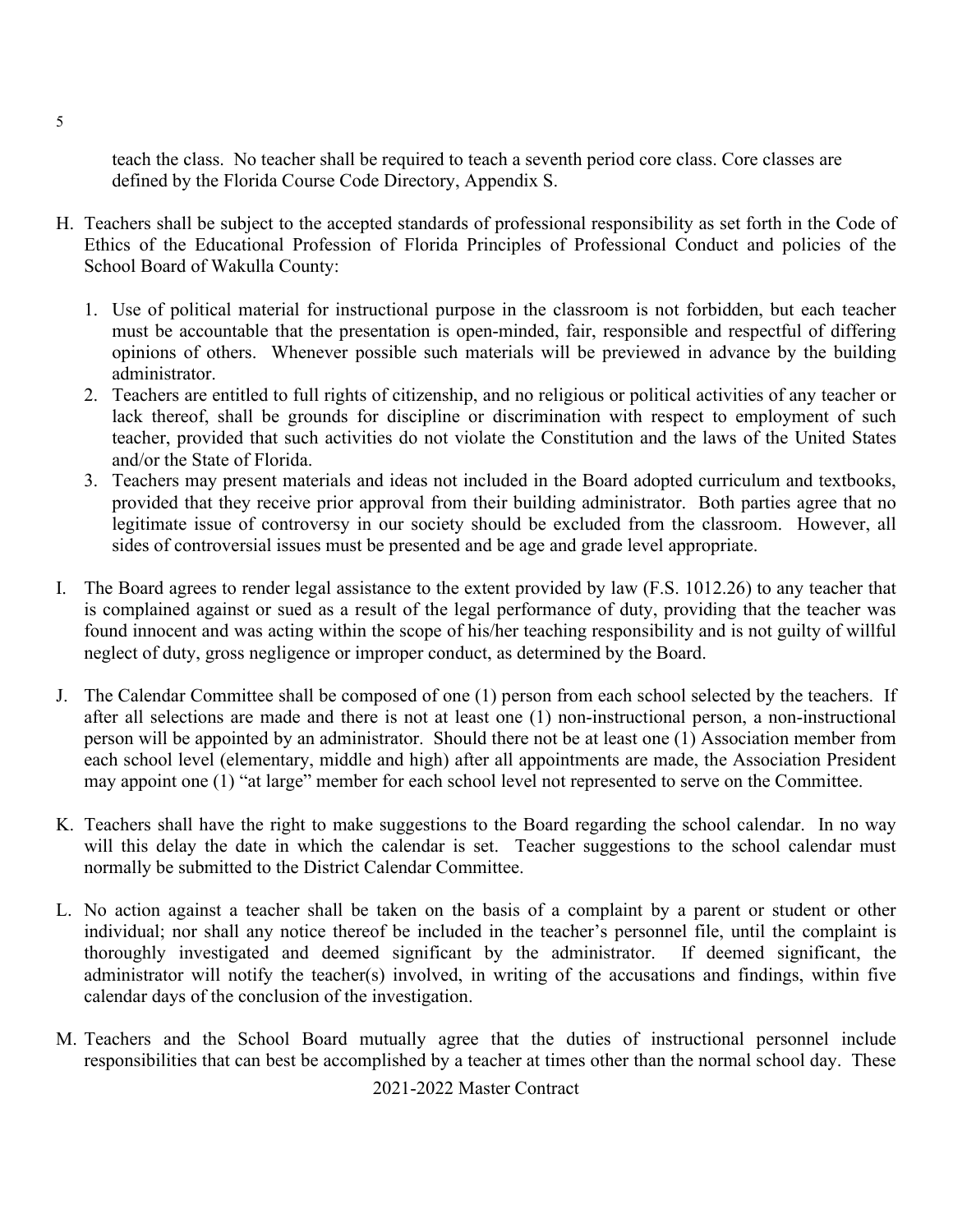responsibilities include SACS Committee Assignments, comprehensive audits, meetings with program advisory committees, parent-teacher conferences, P.T.O. meetings, and open house. Those teachers required to work additional hours in an officially assigned capacity as determined by the teacher and the administrator, including carnivals, and if not in a differentiated pay position, will be given an equivalent amount of release time beyond the normal student day at the teacher's respective school. A system will be established by the principal and staff to maintain a fair and accurate accounting and documentation.

- 1. All duties will be assigned by the administrator in a fair and equitable manner.
- 2. Teachers serving in Differentiated Pay positions that require duty beyond the normal school day or duties/qualifications/expectations beyond the scope of a regular teacher are not excluded from additional duty assignments.
- 3. Duty assignments, as enumerated above, will be made in a fair and equitable way utilizing the following procedures:
	- a. Volunteers for assignment will be requested if deemed appropriate by the administrator.
	- b. In the absence of volunteers, assignment will be made by the administrator.
	- c. Administrators will not make these assignments in a punitive way.
	- d. Administrators may excuse teacher(s) from assigned duty.
	- e. Positions on the Differentiated Pay Schedule may be appointed by the administrator when no volunteers are available in lieu of dropping the program. Such appointments would be for one year.
- N. Teachers shall be entitled to request a representative of their choice when they have been informed that a meeting has been scheduled with their administrator that may result in disciplinary action. In the interest of all parties, the administrator shall ask the teacher if they want representation. When a request for such representation is made, no action shall be taken with respect to the teacher until such representation is present. Such representation shall be secured within a reasonable time.
- O. The Board and the Association agree to jointly plan and provide for new teachers an orientation which includes the Master Contract Agreement. This orientation may be held as a part of the "New Teacher Orientation" which is an annual part of pre-school, but in no case later than the eighth week of school.

#### <span id="page-6-0"></span>**Article #4: Vacancies & Promotions**

- A. A current list of all Instructional and Supplemental Pay vacancies shall be posted on the District website for at least ten (10) calendar days prior to the application deadline except when said vacancies occur after July 15 for the new school term, at which time they can be declared an emergency and advertised at least five (5) calendar days.
- B. Notices and job descriptions of all administrative or supervisory vacancies shall be posted on the District website for at least ten (10) calendar days prior to the application deadline.
- C. Notice of all vacancies occurring during the summer months shall be posted on the District website.

2021-2022 Master Contract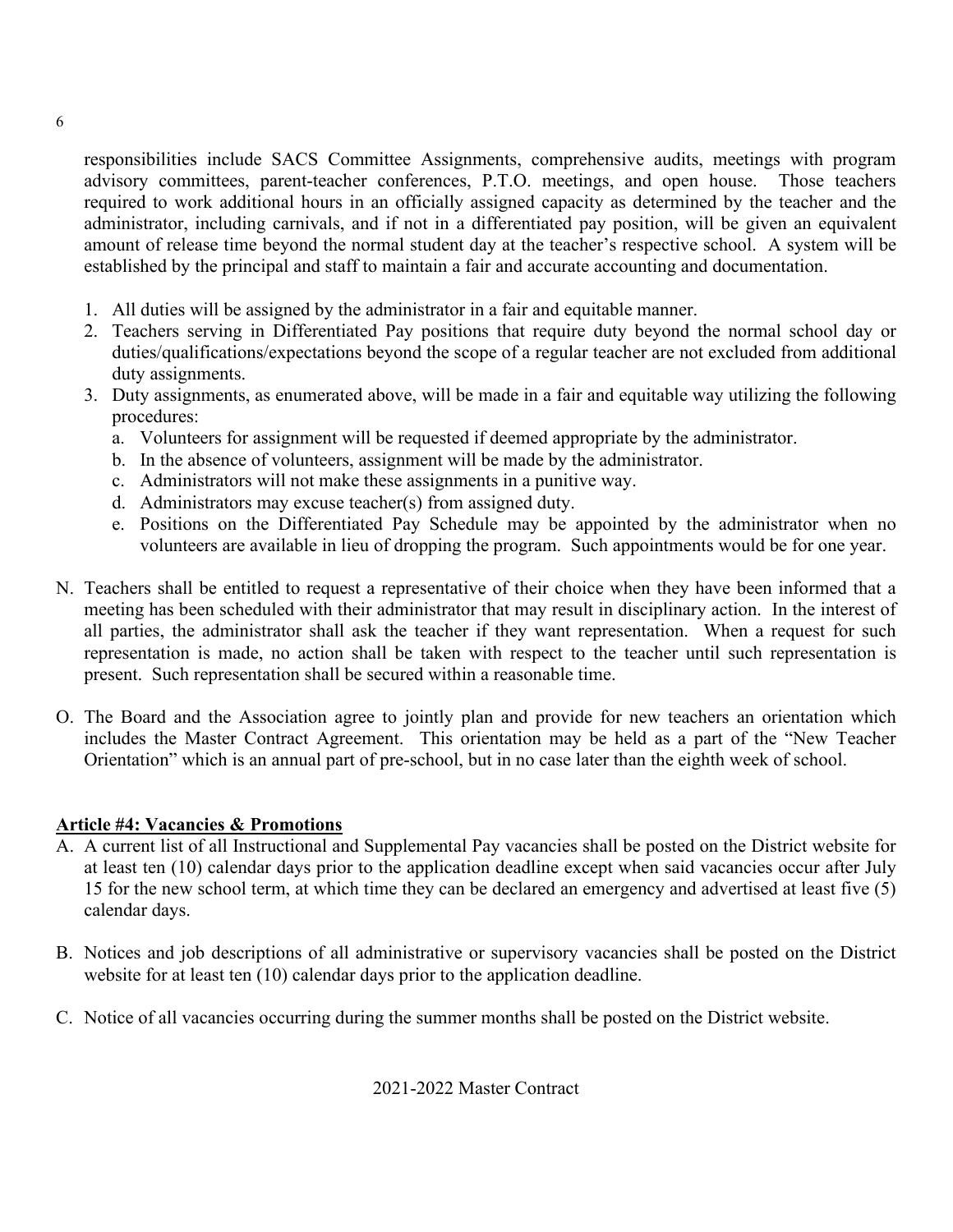D. When an administrative vacancy occurs, teachers who are currently employed in the county will be given one additional point in the screening process if they are qualified to apply for the position.

#### <span id="page-7-0"></span>**Article #5: Association Rights**

- A. Any teacher who is a member of the Association or who has applied for membership may sign and deliver to the Board an assignment authorizing deduction of membership dues in the Association anytime during the contract period. Such authorization shall continue from year to year unless revoked by written notice to the Association and the Board. During the school year, September through June, one-tenth (1/10) of the annual dues may be deducted each month the payroll deduction is authorized and the employee's earnings are sufficient to cover monthly cost. The payroll deduction authorization shall be submitted to the payroll department ten (10) days before payday. The Board, its agents and employees shall be held harmless by the Association against any charges, complaints, liabilities, or fiscal responsibilities for its actions or inactions in granting this privilege to the Association.
- B. With respect to all Association membership dues deducted by the Board pursuant to authorization by the employee, the Board agrees to disburse said sums, without administrative cost, to the Association.
- C. An Association faculty representative shall be given opportunity at the conclusion of faculty meetings to make brief announcements providing teachers not desiring to remain have been given opportunity to leave.
- D. The Association may post notice of activities and matters of Association concern on a bulletin board provided in the respective school faculty lounges, specified solely for such use, providing that the materials are seen by the administrator before posting. The Association shall maintain bulletin boards in an orderly and current manner. The Association Building Representative at each school shall be responsible for maintaining the bulletin board.
- E. Teacher mailboxes, district mail and email systems may be used by the Association to communicate with teachers.
- F. A copy of all distributed materials shall be provided to the administrator.
- G. The Board agrees to provide the Association with the date and time of School Board meetings. The administration will notify the Association of any special or emergency meetings of the School board. A copy of the meeting agenda shall be sent to each school for placement on the faculty lounge bulletin board and a copy will be sent to the Association President.
- H. The Association shall have the right to use buildings from immediately after the teacher duty day until closing time of the particular school, providing the building administrator is notified in advance as to time and place of the meetings. Requests to hold meetings at other times will be given the same consideration that is afforded other community groups.
- I. Upon request, the Association shall be provided, as soon as is practicable, school assignment, grade level and/or subject areas, and address of each teacher in the district.

2021-2022 Master Contract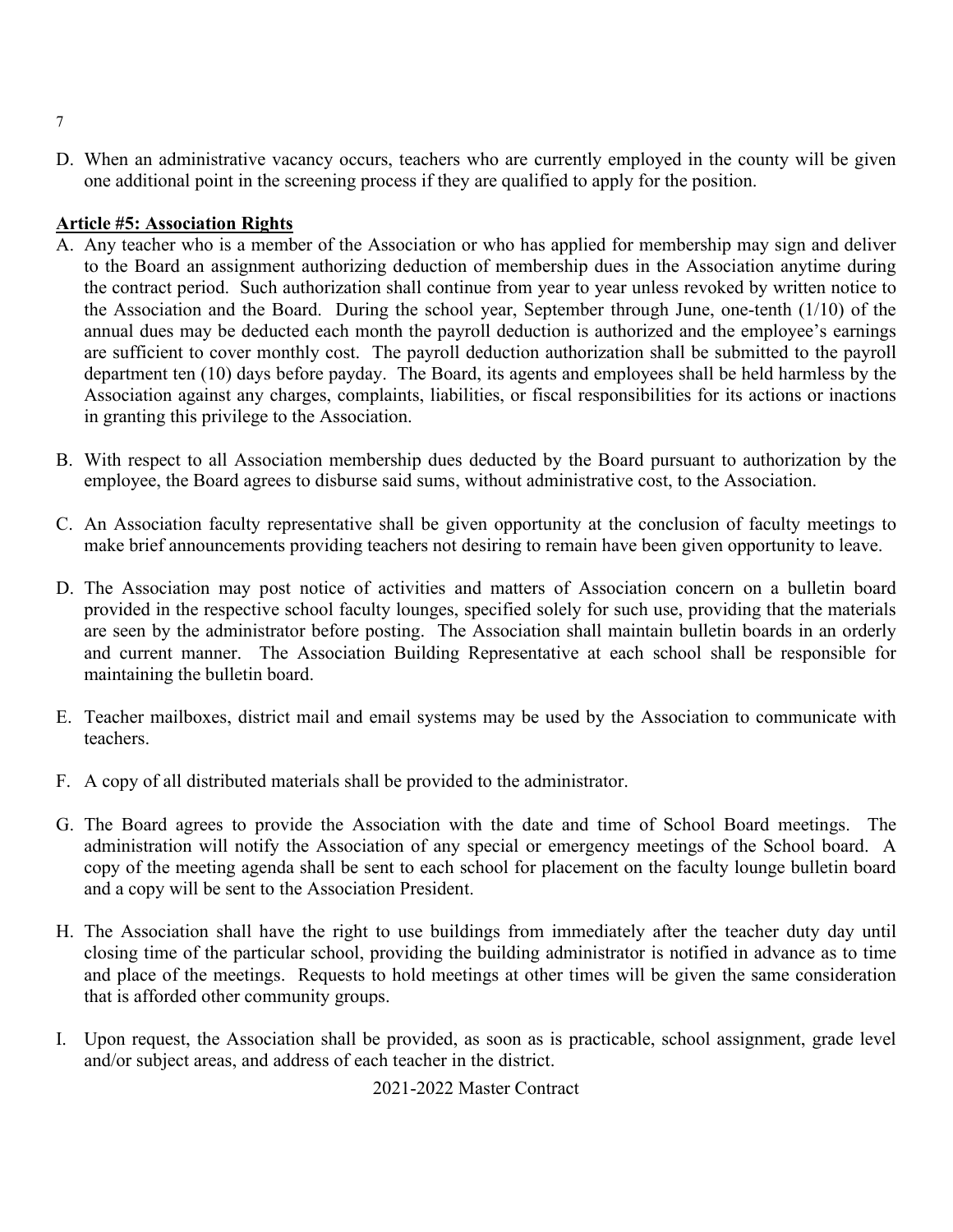J. Upon proper written authorization by the Superintendent and the Association President or designee, Professional Leave with pay shall be granted to association members for the purpose of attending the yearly Florida Education Association Delegates Assembly, State Governance Board and/or Gulf Coast Leadership Conference. Release time for the President and Association Leaders will not exceed fifteen total (15) days per year cumulative. The days are to be coordinated with the school principal for the mutual benefit of the Association and the District.

#### <span id="page-8-0"></span>**Article #6: Teaching Conditions**

- A. The teacher workday shall be 7.5 hours. All full-time teachers shall have a minimum of 250 minutes of planning time per week. To the extent possible, all teachers shall have planning time during the student instructional day. If the nature of a subject or program requires the instructional schedule to be organized in blocks of time which makes this provision unworkable, planning time shall still be provided.
- B. Both Parties agree that a quiet, orderly and well-structured classroom environment is essential in providing successful learning experiences for students. The Board agrees to support teachers and administrators in efforts to minimize unnecessary interruptions/observations to classroom activities.
- C. When school is not in session, a teacher may be given access to the building by arranging such access with the administrator.
- D. Faculty meetings in each school may be scheduled as needed and determined by the administrator. Any meeting called to solicit funds from teachers shall be announced in advance, as to the purpose of the meeting. Attendance at such meetings shall be voluntary. When possible and where practicable, the administrator or his/her designee will notify teachers at least one (1) working day before faculty meetings.
- E. Private telephone access shall be made available for all confidential calls.
- F. Administrators at each school shall designate a room for private conferences with parents and the community.
- G. Teachers shall report in writing to their administrator alleged unsafe or hazardous conditions. Such report shall include the nature of the alleged condition, location and date observed. A copy of the report or action taken by school/district maintenance will be placed in the teacher's box.
- H. The School Board agrees to continue the practice of providing custodial services at each school.
- I. The School Board agrees to provide a lounge for use by faculty and staff at each school.
- J. In the event teachers are utilized to supervise students during their normal lunch period, an equivalent amount of release time shall be granted to those teachers during the school day.

2021-2022 Master Contract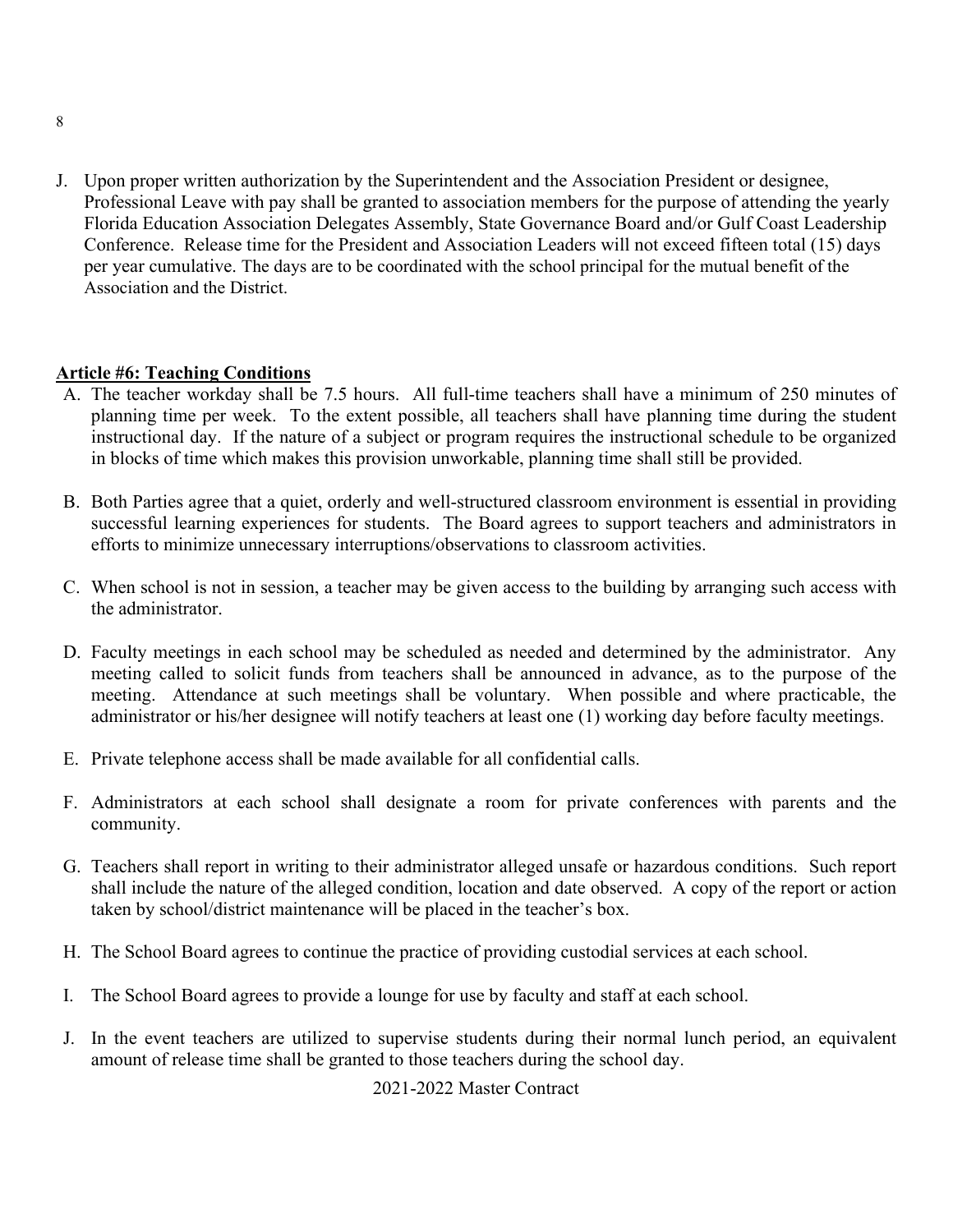- K. If requested, every effort will be made to employ a qualified substitute for all full day teacher absences, if deemed necessary and appropriate by the administrator.
- L. The Board shall reimburse a teacher for clothing or other personal items that are damaged or destroyed as a result of assault and/or battery upon him/her suffered in the course of legal performance of his/her assigned duties unless such loss is covered by insurance or reimbursement is obtained from other sources. Full details of the incident that allegedly caused the damage and/or destruction shall be reported immediately to the administrator along with evidence, where practicable, of clothing or other personal item damage for which reimbursement is being requested. All disciplinary actions regarding assaults upon teachers shall be administered in compliance with the adopted Code of Student Conduct.
- M. Teachers shall maintain the right and responsibility to determine grades and other evaluations of students within the grading policy of the District, based upon his/her professional judgment and documentation.
- N. A teacher shall be permitted to use necessary and reasonable force to quell a disturbance, to protect him/her or others from possible injury, to restrain a disruptive student, or to protect personal and/or district property.

#### <span id="page-9-0"></span>**Article #7: Wakulla County Instructional Employees Performance Evaluation System**

The parties view the primary purpose of the evaluation system is to increase student learning growth by improving the quality of instructional service. The parties further recognize the importance and value of developing a procedure for assisting and evaluating the progress and success of both newly employed and experienced personnel. In addition, the system must support and promote school improvement, focus on student growth and achievement, provide for parent input when appropriate and establish criteria for continuous quality improvement of the professional skills of instructional personnel which will result in measurable student growth. Therefore, the parties agree that the procedures for teacher evaluation shall become a part of the contract and consistent and in compliance with the educational philosophy of the Wakulla County School System, the Instructional Employee Performance Appraisal System, F.S. 1012.34 and F. S. 1012.335, The Student Success Act.

- I. A copy of the formal evaluation criteria and group and/or individual orientation to the evaluation process shall be given to newly employed and returning instructional personnel at each school within the first eight (8) weeks of school or prior to the first observation. Formal evaluation shall be conducted according to the Wakulla County Instructional Employees Performance Appraisal System and F.S. 1012.335, The Student Success Act.
- II. The formal evaluation procedure shall not be construed to prohibit administrators from unannounced visits to teacher classrooms during the school day.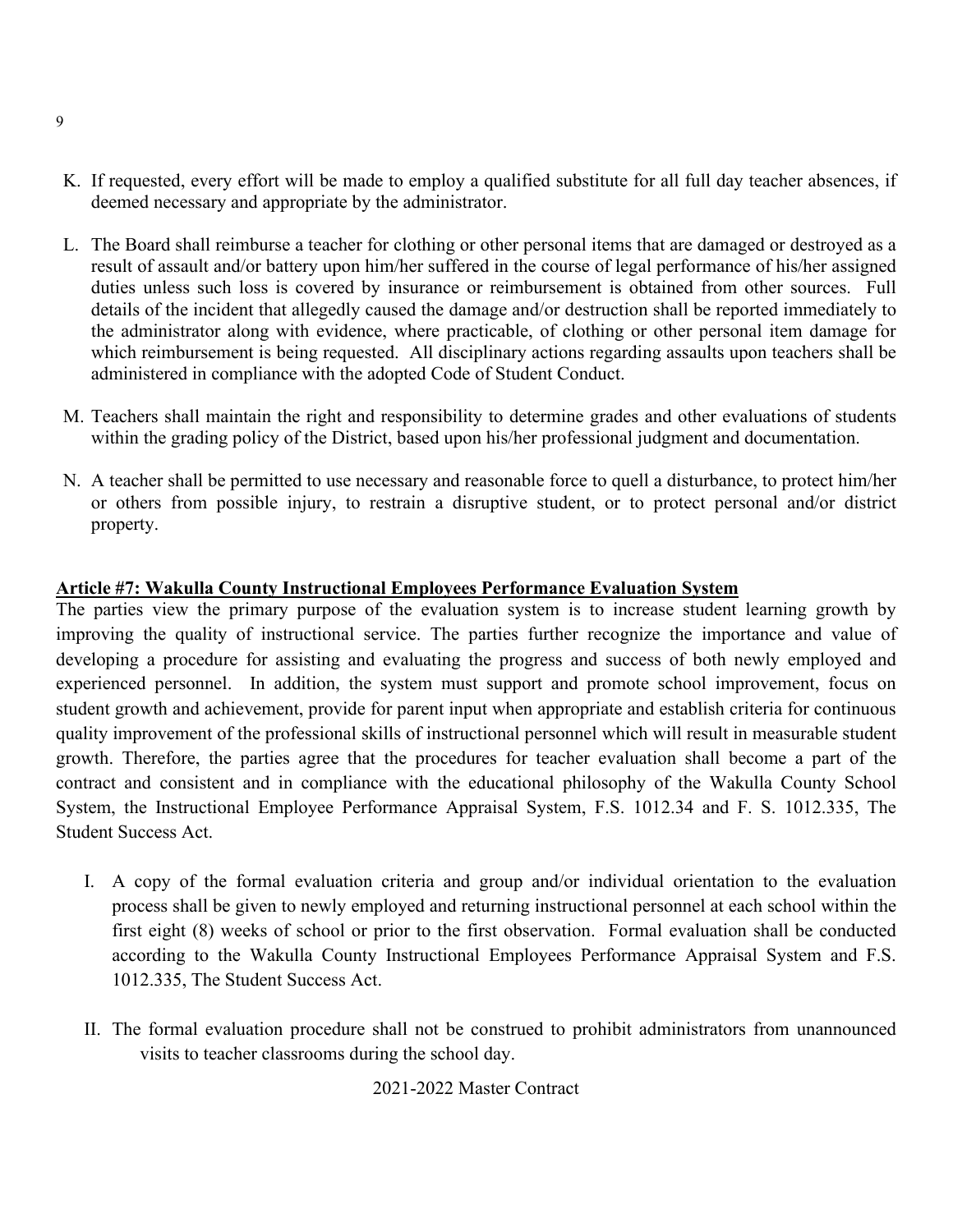III. The following contract language will be subject to re-openers and review within one year from its full implementation upon request by either party. The Teacher Evaluation System (TES) includes both formative and summative aspects. The formative aspect of the model promotes professional growth through teacher self-assessment, walkthroughs, goal setting and professional reflection. The summative aspect of the model uses classroom observations (both formal and informal), teacher conferences with the supervising administrator, deliberate practice goals and the attainment of student achievement gains.

#### A. Definitions:

- 1. State assessments: Any standardized state approved assessment for a given subject.
- 2. District assessments: A standardized district created and/or approved assessment for a given subject.
- 3. Value added state model (VAM): Formula developed by the state to measure student-learning growth.
- 4. Learning targets: Locally agreed upon goal for measurement of student progress.
- 5. Teacher Evaluation System (TES): The term for the overall evaluation of a Wakulla certified employee.
- 6. Performance Improvement Plan (PIP): A process afforded to teachers to support performance concerns as identified in TES.
- B. General Rules:
	- 1. State assessments will be substituted for district assessments or learning targets as they become available. Teachers, whose students take the new Florida Standards Assessment [FSA], other standardized assessments, including nationally recognized standardized assessments, industry certification examinations and district-developed or district-selected end-of-course assessments [EOCs], will be influenced by extraneous variables and random variances on student results.
	- 2. Pursuant to s. 1012.34(3) (a) 1 one third [33%] of the performance evaluation will be based upon data and indicators of student performance. This portion of the evaluation will include growth or achievement data of the teacher's students.
	- 3. For all instructional personnel, the percentage of the evaluation that is based on the instructional practice criterion as outlined in s. 1012.34(3) (a) 1. F.S. will be adjusted to 66%.
	- 4. For all instructional personnel, a third metric, parent input will be included and will be 1% of the overall evaluation. The following will be included in the annual parent input survey:
		- i. The teacher has communicated effectively with me this school year.
		- ii. The teacher has provided effective instruction for my child this school year.
		- iii. Please include additional comments.

A teacher may OPT IN to a 10% Deliberate Practice metric in lieu of the parent input survey. If a teacher decides to OPT IN, he/she must notify the school principal and present Deliberate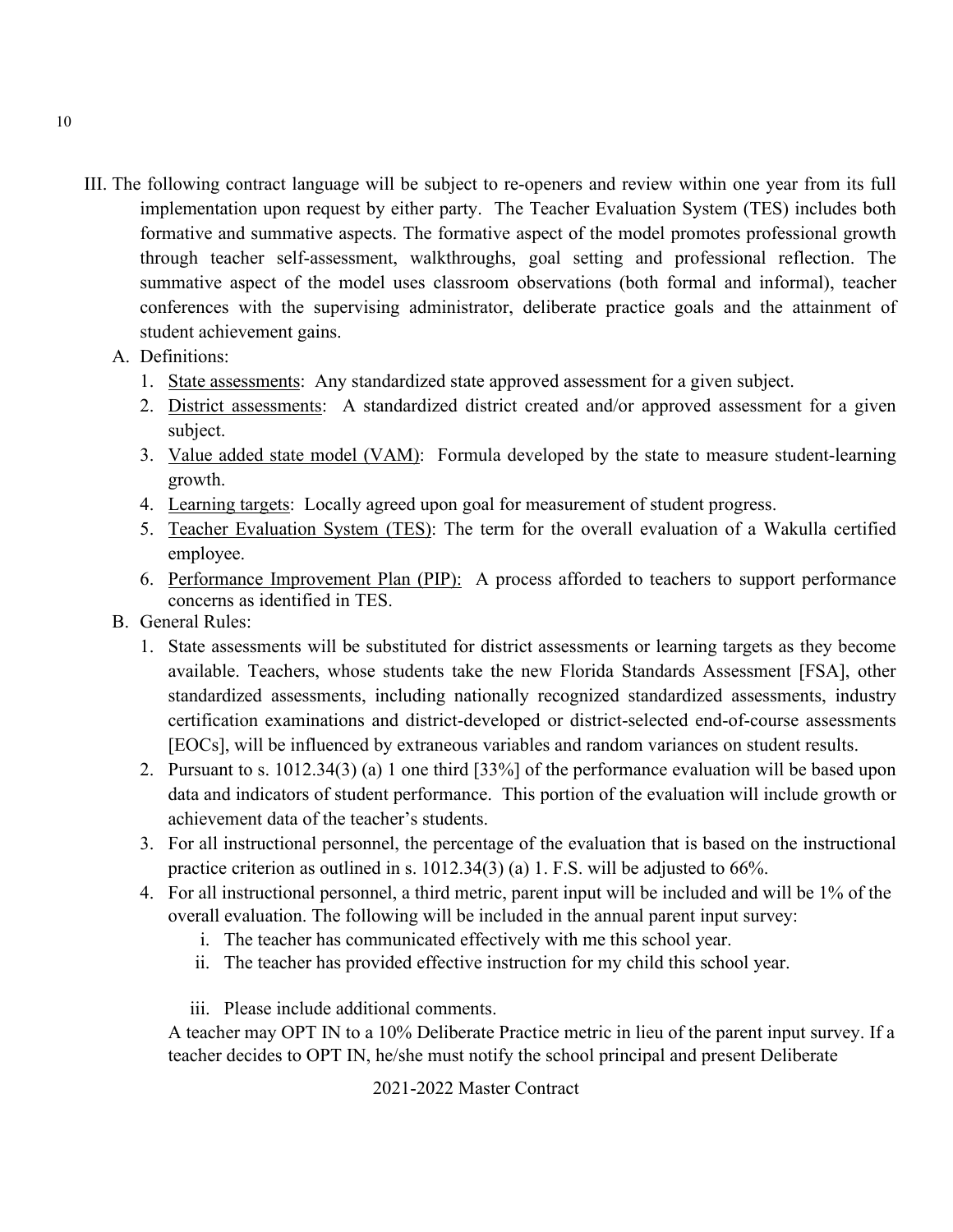Practice Goals no later than December 15 of each school year. If the Deliberate Practice Option is selected the instructional practice percentage will be adjusted to 57%.

- 5. No transfer or layoff decisions will be made solely on the basis of student growth and achievement.
- 6. Teachers on a Professional Improvement Plan [PIP] at the time this language is ratified will continue to be evaluated and receive assistance on the basis of those procedures in effect at the time they were placed on the PIP. Failure to respond to informal discussions, or problems requiring immediate notice, are the primary reasons for using the Professional Improvement Plan.

#### IV. Teacher Evaluation System (TES)

- A. Category 1 Teachers: First Year Teachers [Probationary Annual Contract PAC]
	- 1. All probationary contract teachers will be considered to be in Category 1 of the TES.
	- 2. Prior to the first observation, the teacher shall be familiarized with TES.
	- 3. The approved evaluation form(s) for Category 1 teachers will be in The Wakulla County Teacher Evaluation Handbook, available online at the District web-site.
	- 4. With the exception of those teachers terminated during their probationary contracts, all Category 1 teachers must be evaluated at least twice during the first year of employment.
	- 5. During the first 20 work days from a teacher's hire date, teachers may request a formal observation.
	- 6. During the probationary contract year, the employee may be dismissed without cause or may resign from the contractual position without breach of contract.
	- 7. Any Category 1 teacher must receive at least two formal observations, four information observations and two evaluations.
- B. Category 2 Teachers: Annual Contract (AC) Teachers
	- 1. All annual contract teachers, who are not probationary contract teachers [teachers newly hired in the district]; will be considered to be in Category 2 of the TES.
	- 2. Prior to the first observation, the teacher shall be familiarized with the TES.
	- 3. Category 2 teachers will be evaluated at least once annually.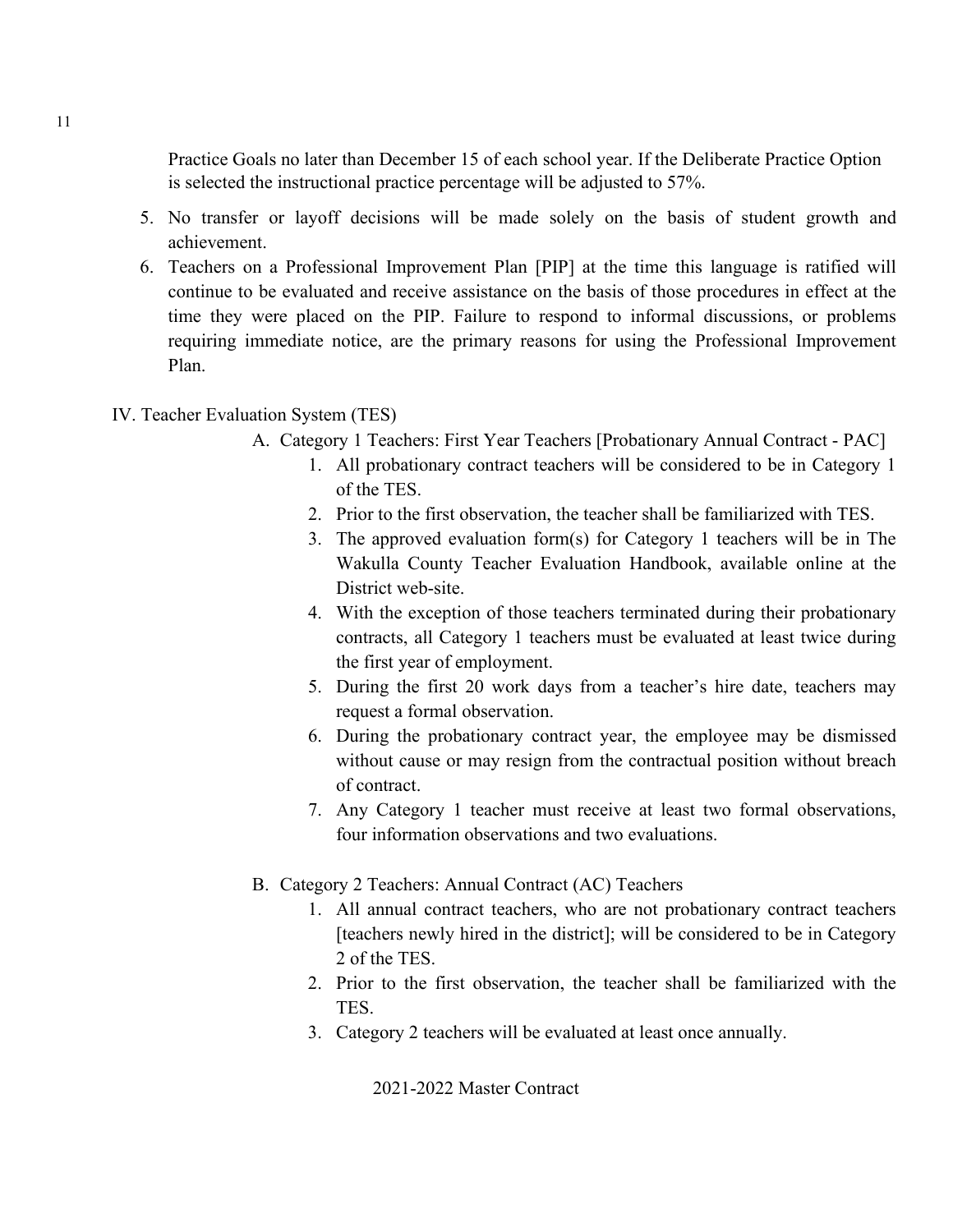- C. Category 3 Teachers: Professional Service Contract (PSC) and Continuing Contract (CC) Teachers
	- 1. Any Continuing Contract (CC) or Professional Service Contract (PSC) teacher will be considered to be a Category 3 teacher.
	- 2. Prior to the Observation, the teacher will be familiarized with the evaluation instruments, forms and procedures.
	- 3. Each PSC or CC teacher will receive at least one performance evaluation each year.
	- 4. Administrators will complete a full evaluation using the approved forms and processes.
	- 5. If a principal/site administrator fails to observe a teacher's classroom based upon the approved Instructional Evaluation System Summative Evaluation/Observation Table the teacher's rating on the administrative evaluation portion of the evaluation will default to "Highly Effective" and Human Resources will be notified of the default by the teacher.
- D. Category 4 Teachers: Teachers with 1+ years of service with an overall Needs Improvement or Unsatisfactory evaluation rating from the previous year.
	- 1. Any teacher receiving an unsatisfactory rating on any one or more Domains MUST receive a Professional Improvement Plan. This is not the same as an "Overall Unsatisfactory" where a teacher is placed on performance probation.
	- 2. Any Category 4 teacher with 1+ years of service with an overall Needs Improvement or Unsatisfactory evaluation rating from the previous year, must receive at least two formal observations, four informal observations and two evaluations.
- V. An employee notified of unsatisfactory performance may request an opportunity to be considered for a transfer to another appropriate position, with a different supervising administrator.
- VI. Any proposed termination due to failure to successfully complete a NEAT/Performance Probation process will be subject to the grievance and arbitration process as defined in Article X of this Agreement or a hearing held by the Department of Administrative Hearing (DOAH).
- VII. Evaluation Responsibilities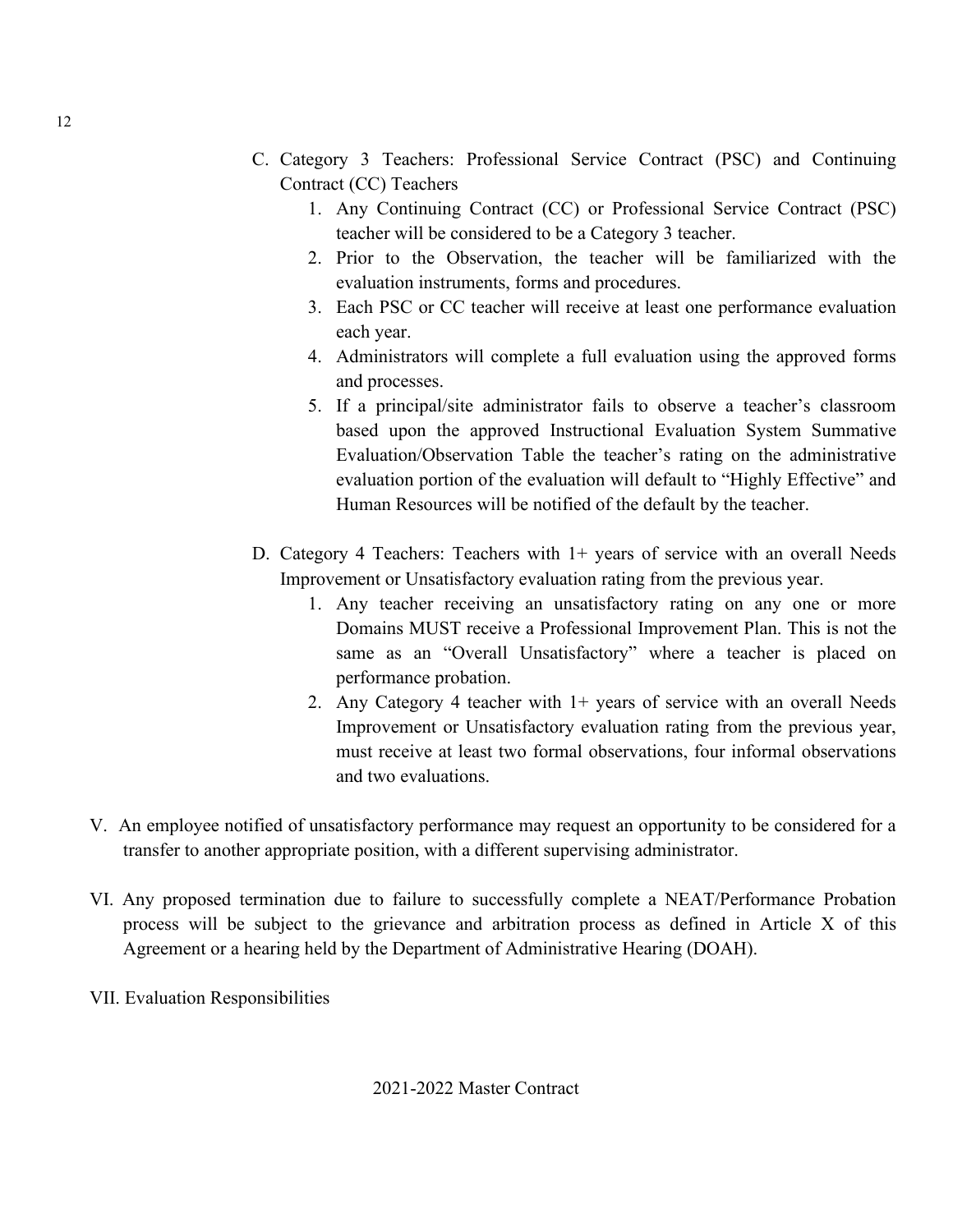The Principal may assign responsibility of observing selected teachers to his/her assistant principal(s) and/or Dean of Students. If so, the assistant principal and/or Dean of Students shall have input on the summative evaluation.

VIII. Copies of the Evaluation Report

If the teacher declines to sign a completed TES evaluation form, he/she shall, within ten days, provide a rebuttal to be attached to the evaluation. A teacher shall not be requested nor required to sign a blank or incomplete evaluation form. A teacher's signature on the form merely acknowledges receipt of the document and not necessarily agreement with its content.

#### <span id="page-13-0"></span>**Article #8: Personnel Files**

- A. Public school system employee personnel files shall be maintained according to the following provisions:
	- 1. Except for materials pertaining to work performance or such other matters that may be cause for discipline, suspension, or dismissal under laws of this State, no derogatory materials relating to an employee(s) conduct, service, character or personality shall be placed in the personnel file of such employee.
	- 2. No anonymous letter or anonymous materials shall be placed in the personnel file.
	- 3. Materials relating to work performance, discipline, suspension or dismissal must be reduced to writing and signed by the administrator who knows the facts and makes the judgment.
	- 4. No such materials may be placed in a personnel file unless they have been reduced to writing within forty-five (45) calendar days, exclusive of the summer vacation period, of the school system administration becoming aware of the facts reflected in the materials.
	- 5. Additional information related to such written materials previously placed in the file may be appended to such materials to clarify or amplify them as needed.
	- 6. A copy of such materials to be added to an employee personnel file shall be provided to the employee either:
		- a. By certified mail, return receipt requested, to his/her address of record; or
		- b. By personal delivery. The employee's signature on a copy of the materials to be filed shall be proof that such materials were given to the employee, with the understanding that such signature merely signifies receipt and does not necessarily indicate agreement with its content.
	- 7. An Employee has the right to answer in writing any such materials placed in his/her personnel file and have the response attached to the related documents.
	- 8. Upon request, an employee, or any person designated in writing by the employee shall be permitted to examine the personnel file of such employee. The employee shall be permitted to reproduce any materials in the file at a cost of no greater than five (5) cents per page.
	- 9. The term personnel file as used in this article means all records, information, data, or materials maintained by a public school system in any form or retrieval system whatsoever, with respect to any of its employees which is uniquely applicable to that employee whether maintained in one or more locations.
	- 10. Provisions for this article shall be consistent with Florida Statute 1012.31.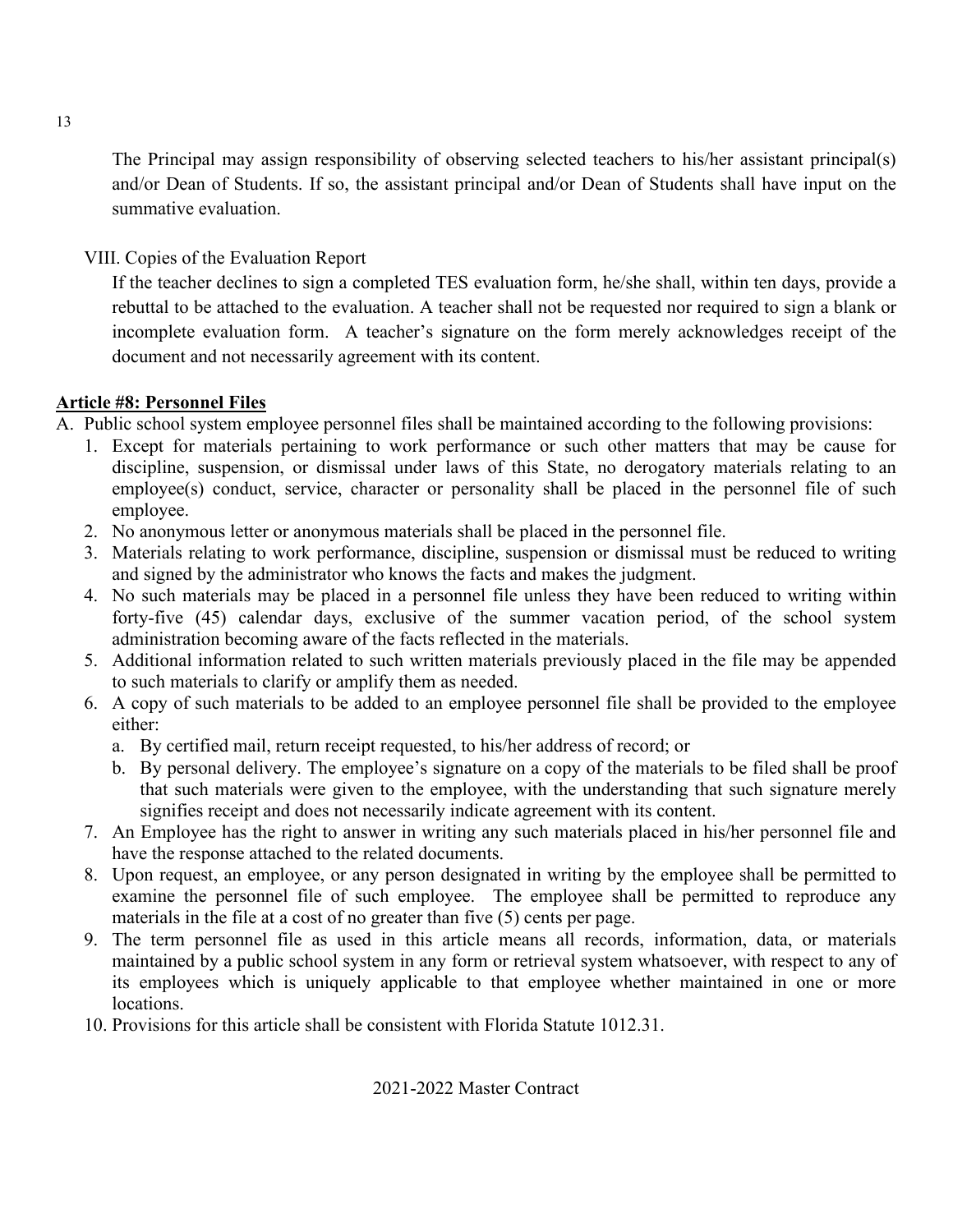#### <span id="page-14-0"></span>**Article #9: Reduction in Personnel**

- A. In the event the Board determines that the number of employees shall be reduced and shall have to choose from among personnel as to which should be retained, employees shall be released in the following order:
	- 1. Pursuant to Florida Statute Section 1012.33(5), within the program areas, subject areas in elementary schools, or other positions in which the reduction shall take place, the order of layoff of employees within the affected positions shall be based on annual performance evaluations and needs within the instructional program as follows: For example the employee with the lowest performance evaluations shall be the first to be released; the employee with the next lowest performance evaluations shall be the second to be released; and reductions shall continue in like manner until the needed number of reductions has occurred.
		- a. In the event that two (2) or more employees have equal ratings on performance evaluations, the following additional criteria shall be used to determine, in prior order, in which reductions shall proceed:
			- 1. Employees not holding certificates in the area in which they are teaching. This provision shall not apply to employees who have been teaching out of field and working toward certification during all or a portion of the two (2) school years prior to layoff.
			- 2. Employees having the least amount of service in the Wakulla County School District; however, District service prior to a hiatus of more than two (2) years in District employment shall not count as service for this purpose.
			- 3. Employees with the lowest level of educational degree.
			- 4. Employees with the least amount of service outside the District.
- B. Written notice of the layoff will be provided to the affected teachers at least 30 days prior to the effective date of the layoff.
- C. Recall and the reinstatement of benefits shall be in inverse order based upon the teacher being best qualified for the available opening, according to School Board Policy 6.39.

#### <span id="page-14-1"></span>**Article #10: Grievance Procedure**

A. Any claim by a member of the bargaining unit that there has been a violation of any provision of this agreement may be processed as a grievance as hereinafter provided.

#### B. Definitions

- 1. The Equity Coordinator is the person designated to oversee compliance of the Florida Educational Equity Act, Title IX of the Education Amendments, Section 504 of the Rehabilitation Act of 1973, ADA, and the Federal Vocational Guidelines. The term "Equity Coordinator" may be substituted for "supervisor" throughout this policy. The Equity Coordinator may be contacted as an initial point of filing a grievance in lieu of the supervisor when the alleged violator is the person designated as the initial point of contact.
- 2. The supervisor is the administrator to whom the employee reports for work assignments and job related instruction.

#### C. Purpose

1. The purpose of this procedure is to secure, at the lowest possible level, equitable solutions to the problems or grievances which may from time to time arise.

2021-2022 Master Contract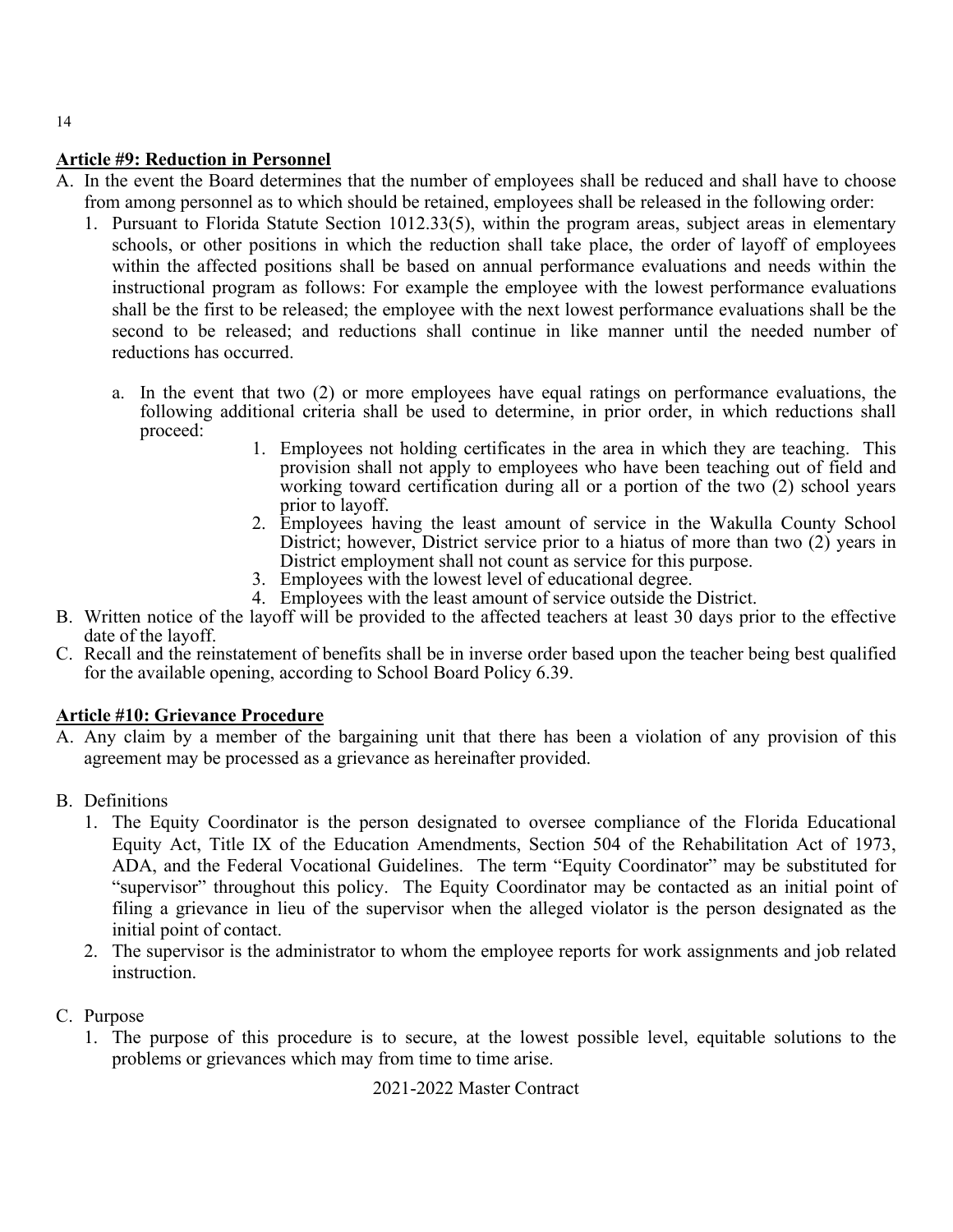- 2. Both parties agree that these proceedings shall be kept as informal and confidential as may be appropriate at any level of the procedure.
- 3. Nothing contained herein shall be construed as limiting the right of any teacher having a grievance to discuss the matter informally with any appropriate member of the Administration or with any appropriate representative of the Association.
- D. Procedures
	- 1. At level one, any employee may orally and informally confer with his immediate supervisor.
	- 2. If, as a result of the informal discussion with the immediate supervisor, a grievance still exists, the employee may invoke a formal grievance by submitting a signed and completed grievance form to the immediate supervisor not later than ten (10) working days after the alleged incident took place.
	- 3. Within ten (10) working days of receipt of the grievance, the immediate supervisor shall meet with the Grievant in an effort to resolve the grievance. A written disposition of the grievance shall be filed with the Superintendent, grievant and the Association within five (5) working days after such meeting takes place. This concludes level two.
	- 4. If the grievance is unresolved at level two, within five (5) working days the aggrieved employee may request a review of the disposition of the grievance by the Superintendent. This request shall be in writing and shall include a copy of the grievance form and a chronology of events up to the date the grievance is filed with the Superintendent. The Superintendent shall render his decision in writing to the grievant, and the Association within five (5) working days. This will exhaust level three.
	- 5. If the grievant is still unsatisfied at the conclusion of level three after the Superintendent has rendered his decision in writing, the grievant may submit a request that the grievance be presented to the School Board no later than the next regularly scheduled meeting, providing that the request for the School Board hearing of the grievance was made in accordance with the requirement for School Board meeting agenda preparation. The School Board will render a final decision within ten (10) working days following the meeting. The Board's disposition shall be published in writing to the grievant and the Association. Its decision shall be final as to local disposition of the grievance. This will conclude level four.
	- 6. Through all levels the aggrieved employee may be accompanied by a representative of his own choosing. Both parties will cooperate by making information available to each other. Records of the grievance shall be maintained.
	- 7. Should the grievant disagree with the Board's decision, the grievance shall be transmitted to arbitration before an impartial arbitrator. If the parties cannot agree to the arbitrator within ten (10) working days from the notification that arbitration will be pursued, the arbitrator shall be selected from a panel of nine (9) submitted to the parties by the FMCS. The parties shall have no power to alter, add to or modify the terms of this agreement. The Board and the Association shall not be permitted to assert in such arbitration proceedings any ground, or rely on any evidence, not previously disclosed to the other party.
		- a. The Board and the Association shall share equally the fees and expenses of the arbitrator.
		- b. The time limits provided in this article shall be strictly observed, but may be extended by written agreement to the parties. Whenever a holiday, illness or other incapacity of the grievant prevents attendance at a grievance meeting, the time limits shall be extended to such time that the grievant can be present. When such grievance meeting and conferences are held during school hours, all employees whose presence is required shall be excused with pay, for that purpose.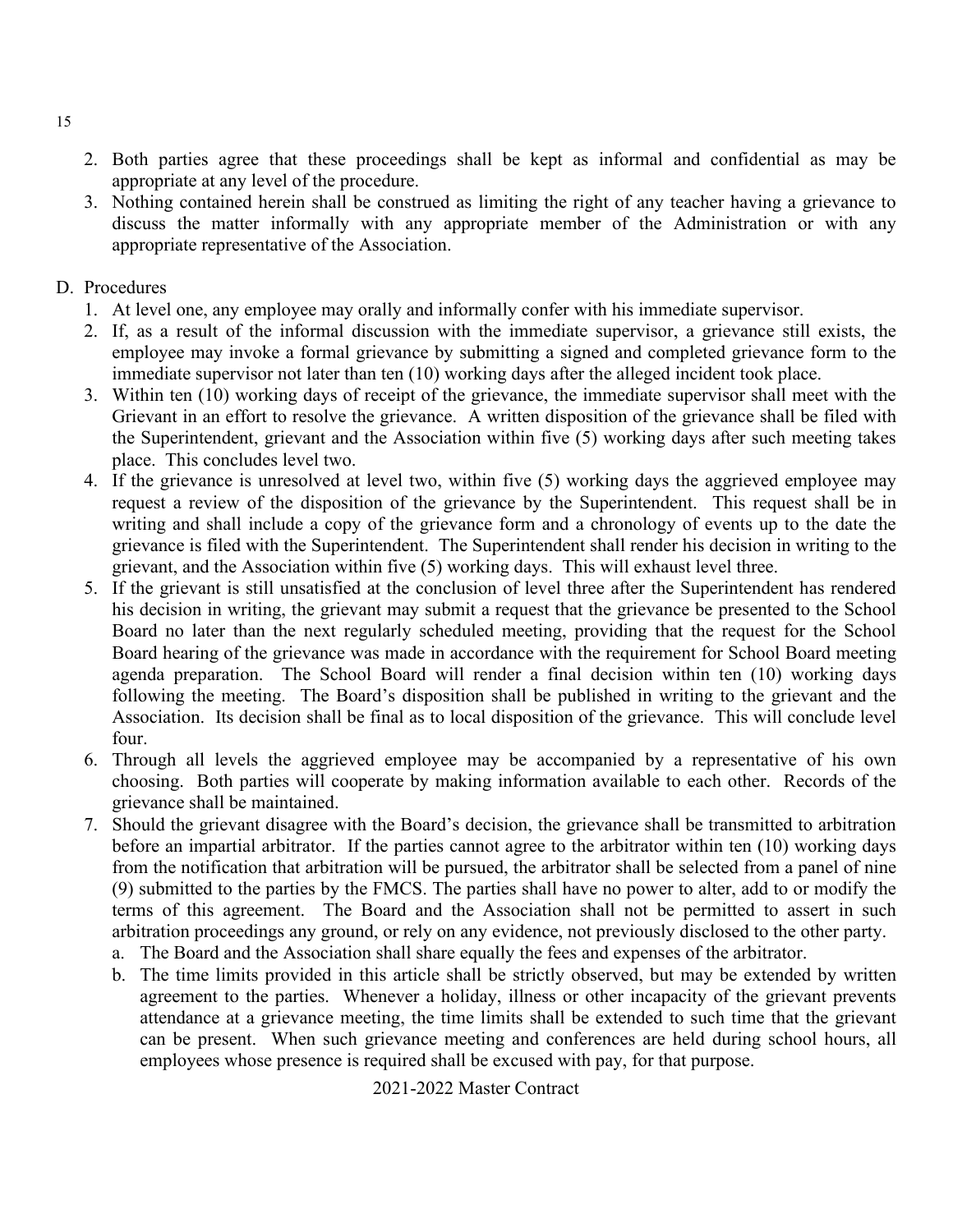- c. Adjustment of any grievance as described herein shall not be inconsistent with the provision of this agreement.
- 8. The parties will cooperate in the investigation of any grievance and provide all pertinent information as may be requested for the processing of any grievance. No reprisals of any kind shall be taken against any party in interest participating in the grievance procedure. No records dealing with the processing of any grievance shall become a part of the personnel files of the individual teachers.

#### <span id="page-16-0"></span>**Article #11: Leave**

- A. Unpaid Sick Leave Teachers who have exhausted accumulated sick leave may be granted unpaid sick leave at the discretion of the Board.
- B. Military Leave Military leave shall be granted to an employee who is required to serve in the armed forces of the United States or of the State of Florida in fulfillment of the obligations incurred by membership in the reserves of the Armed Forces or the National Guard. When an employee enters voluntarily into any branch of the armed services for temporary or extended term of service, military leave shall be granted at the discretion of the Board after taking into consideration the needs of the district. An employee may be granted military leave for extended active duty without prejudice; provided, that an application for re-employment is filed within six (6) months following the date of discharge or release from active duty. The Board shall have reasonable time, not to exceed six (6) months, to reassign the employee to duty. Compensation allowed during military leave shall not exceed seventeen (17) days as provided in Section 115.07, Florida Statutes.
- C. Extended Personal Leave Any teacher desiring extended personal leave shall make written application for such leave. The teacher shall not be entitled to compensation while on extended leave. All extended leave may be granted at the discretion of the Board. When on approved unpaid leave, benefits with Wakulla County Schools may be continued by paying the entire premium (employee portion plus the Board contribution).
	- 1. No leave shall be granted at one time for a period greater than one (1) year, and cannot extend beyond the end of the current fiscal year. Any teacher who has been granted extended leave shall be responsible for initiating a request for return to duty by April  $1<sup>st</sup>$  of the current year.
	- 2. Type of leave to be considered under extended personal leave sections may include but is not limited to:
		- Family Medical Leave: Prior to the filing of an application for family leave, the teacher and principal shall meet to discuss the commencement date for such leave.
		- Leave for Political Campaign: A teacher who desires personal leave to seek election to office shall file an application for leave. The Board will grant such leave for the duration of the political campaign. Such leave shall be without compensation.
		- Professional Leave: A teacher who desires personal leave to return to school, or otherwise pursue additional professional training, shall file an application for such leave. Such leave shall be without pay.
		- Professional Leave with Pay: Professional leave is defined for purpose of this section as leave granted to teachers to engage in activities resulting in professional benefit. Such leave shall be

#### 2021-2022 Master Contract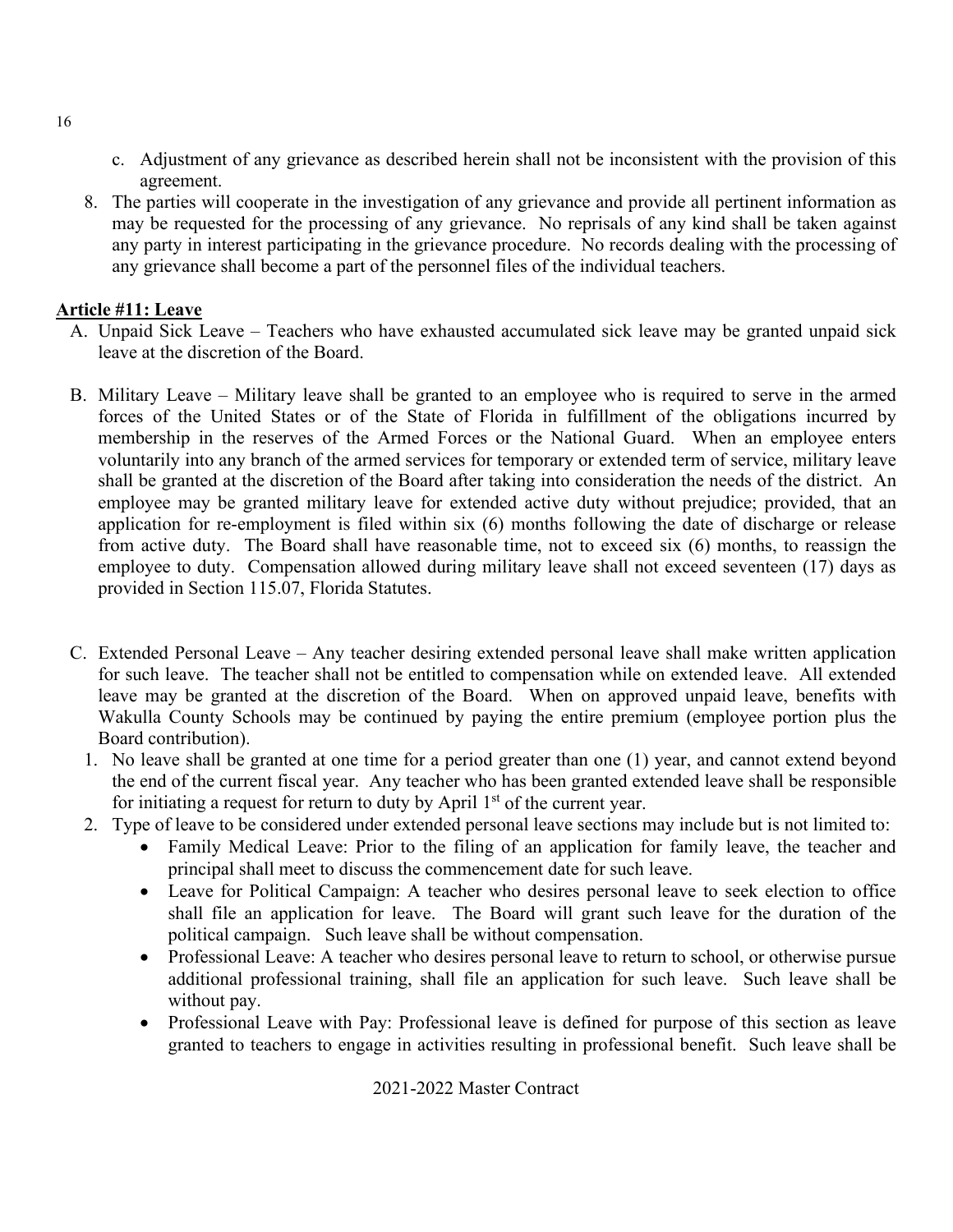considered by the School Board on the recommendation of the Superintendent. Said professional leave may be granted with pay, however, no funds for expenses will be provided.

#### D. Paid Leave

- 1. Sick Leave
	- a. Any teacher employed on a full-time basis shall be entitled to four (4) days of sick leave at the beginning date of first employment during each contract year. Thereafter, full-time teachers shall accrue one day of sick leave for each month of employment which shall be credited to the teacher at the end of the month and which may not be used prior to the time it is earned and credited to the teacher. No teacher may earn more than one (1) day of sick leave times the number of months of employment during the regular school year. However, teachers employed on an 11 month or 12 month contract shall earn one (1) additional day of sick leave for each month of full-time employment. Any leave charged against accrued sick leave shall be with full compensation. Permanent part-time teachers shall accrue leave on the same basis as full-time teachers, adjusted to the number of hours they teach. Such leave shall be taken only when the person is unable to perform his/her duty during the regular school year because of personal illness or illness or death of father, mother, brother, sister, husband, wife, child or other close relative by blood relationship of affinity or member of his/her household. Full-time teachers may utilize accrued sick leave for pregnancy. The School Board may withhold the average daily amount for any sick leave days used but not earned by the employee if the employee terminates employment.
	- b. A claim for sick leave shall be filed through the administrator to the Superintendent, by no later than five (5) calendar days after the teacher returns to duty. The claim shall be in writing and shall set forth the days absent. It shall be duly signed by the claimant certifying that the facts are true and correct and that the claim is valid and legal.
	- c. Teachers shall be entitled to transfer sick leave credit from the most recent place of employment in other Florida School Districts and the Department of Education provided that the days transferred in do not exceed days earned in the Wakulla School District.
	- d. Pursuant to f.s. 1012.61(2) (e) 2 a teacher may authorize the use of their accrued sick leave by a district employee. Sick leave donated cannot be used until all the individual's sick leave has been depleted, excluding sick leave in any existing Sick Leave Bank, if the recipient participates in a Sick Leave Bank. Donated sick leave shall have no terminal pay value.
- 2. Illness-in-the-line-of-Duty
	- a. Any teacher shall be entitled to a maximum of ten (10) days of illness-in-the-line-of-duty leave each school fiscal year when unable to perform his/her duties because of personal injury in the discharge of his/her duties or because of illness from a contagious or infectious disease contracted in his/her work. Such leave shall be non-cumulative from year to year and when approved by the Board shall be used before charging any absence to regular accrued sick leave; provided that the following conditions are met:
		- i. The administrator or the Superintendent shall be notified within twenty-four (24) hours of when the injury or illness occurs.
		- ii. The employee shall file a written claim signed by the administrator for attachment to the payroll report for the period in which illness or injury occurred.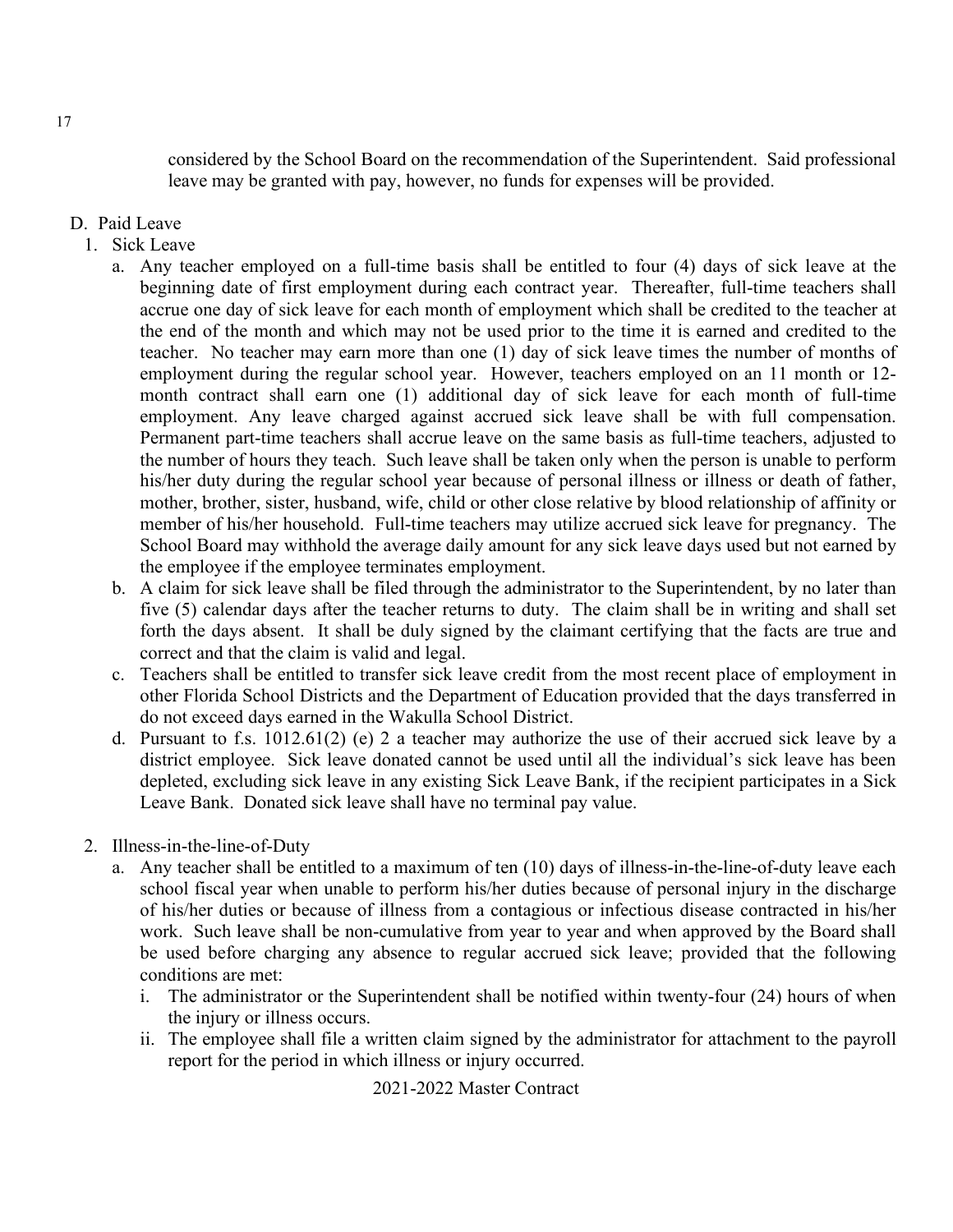- iii. In case of injury, a certificate from a physician may be required and in case of a claim relating to a contagious or infectious disease, the teacher shall file a statement from a licensed physician certifying that the contagious or infectious disease was contracted at school during the time the teacher was engaged in schoolwork.
- iv. After determining that the claim correctly states the facts and is valid, the Board will approve the leave.
- v. Any worker's compensation payment received by the teacher while on compensable leave shall be deducted from his/her gross salary or the check received from Worker's compensation shall be endorsed to the Board.
- vi. Any teacher granted leave as herein provided who has used the ten (10) days as provided by law shall have the next twenty (20) days charged to accumulated leave or receive Worker's Compensation. After thirty (30) days the School Board may grant up to twenty (20) days additional leave as herein prescribed.
	- (a) The teacher shall file a certificate signed by a licensed physician stating that the teacher is unable to return to duty because of the injury or illness for which the initial leave is granted.
	- (b) The teacher shall agree to file a medical report at such intervals as the Superintendent may direct showing that he/she is unable to perform his/her regular job with the District as soon as reasonable within medical restrictions.
	- (c) The teacher shall not engage in any type of full-time work for which he/she receives remuneration. If a teacher has a part time job all wages earned must be reported to the District while out on illness-in-the-line-of-duty or Workers Comp. The teacher has an obligation to return to his/her regular job with the District as soon as reasonable within medical restrictions.
	- (d) When the above conditions and requirements are met, the teacher may be allowed up to twenty (20) days additional illness-in-the-line-of-duty leave as determined by the Board; provided, that the person is under contract during the time such leave is granted and any payment is made.
	- (e) In extreme cases, the Board may consider additional illness-in-the-line-of-duty leave.
- 3. Leave for Jury Duty and Legal Process
	- a. An employee of the Board who is summoned as a member of a jury panel may be granted temporary duty leave. Any jury fees may be retained by the employee. The Board shall not reimburse the employee for meals, lodging, and travel expenses incurred while serving as a juror.
	- b. An employee who is subpoenaed as a witness, not involving personal litigation, may be granted temporary duty leave. Any witness fees may be retained by the employee. The Board shall not reimburse the employee for meals, lodging, and travel expenses incurred while serving as a witness.
	- c. When an employee is subpoenaed in line of duty to represent the Board as a witness or defendant, he/she may be granted temporary duty leave, since his/her appearance in such cases shall be considered a part of his/her job assignment. The employee may retain any fees received from the court. In the event no fees are received from the court, he/she may be paid per diem and travel expenses.
	- d. In no case shall temporary duty leave with pay be granted for court attendance when an employee is engaged in personal litigation. In such cases, an employee may request personal leave.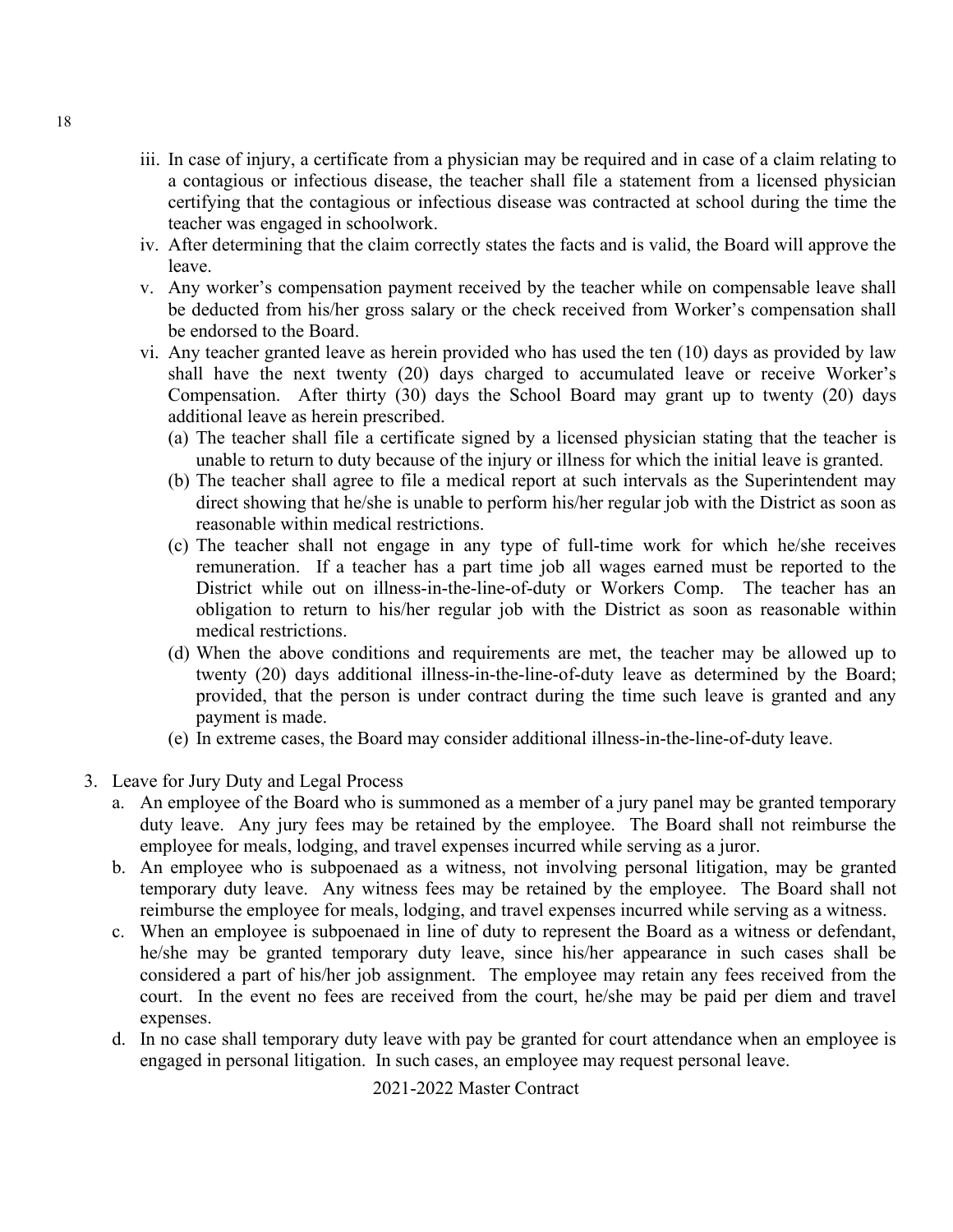- 4. Temporary Duty Elsewhere Leave
	- a. Temporary Duty Elsewhere Leave with pay may be granted to teachers for the purpose of:
		- i. Attending and/or participating in professional meetings, educational workshops, seminars, or conferences sponsored by professional organizations, colleges, universities, or government or private agencies concerned with educational matters.
		- ii. Visitation for the purpose of observing techniques and programs.
	- b. The School Board agrees to provide funds for normal expenses for Temporary Duty Elsewhere leaves. It is understood that normally only one member of a department or grade level may attend any one such meeting at District expense. The Superintendent may approve exceptions. Teachers will be expected to give adequate notification on the proper forms. The Board will supply forms which will be available from the administrator. Further, teachers may be requested to report the nature of professional meetings attended and give a resume of the program.
	- c. All teachers requesting Temporary Duty Elsewhere shall apply through their administrator or to the Superintendent, who shall make the determination as to approval or disapproval of said application. The application shall be endorsed by the applicant, administrator and the Superintendent.
- 5. Personal Leave
	- a. A Teacher may use up to six (6) days of accrued sick leave for personal reasons:
		- i. Personal leave requests must be submitted to the administrator two (2) days before the leave is to commence.
		- ii. When personal leave is used in events of personal emergency, the teacher should complete the required form immediately upon return to duty.
		- iii. Personal leave should not be granted to more than ten percent (10%) of the faculty at any school or on a given day. Exceptions require administrator and Superintendent approval.
- 6. Bereavement Leave

All full-time Wakulla County School Board employees who have completed their probationary period of at least one complete year may be granted Bereavement Leave of three (3) paid days leave in the event of a death in their immediate family. Immediate family is defined as a spouse, parent, sibling, child, grandparent, grandchild, mother-in-law, father-in-law, brother-in-law, or sister-in-law. Bereavement leave shall be non-cumulative from year to year and will only be paid for scheduled workdays. The use of bereavement leave does not prevent the employee from taking sick leave or leave without pay.

- E. A sick leave bank is established for voluntary participation by members of the bargaining unit effective November 1, 1993 and administered pursuant to and contingent upon the following rules:
	- 1. The sick leave bank was activated with a minimum of 100 days.
	- 2. Membership Eligibility and Enrollment Procedures.
		- a. A teacher must have completed one (1) full contract year in the Wakulla County School System.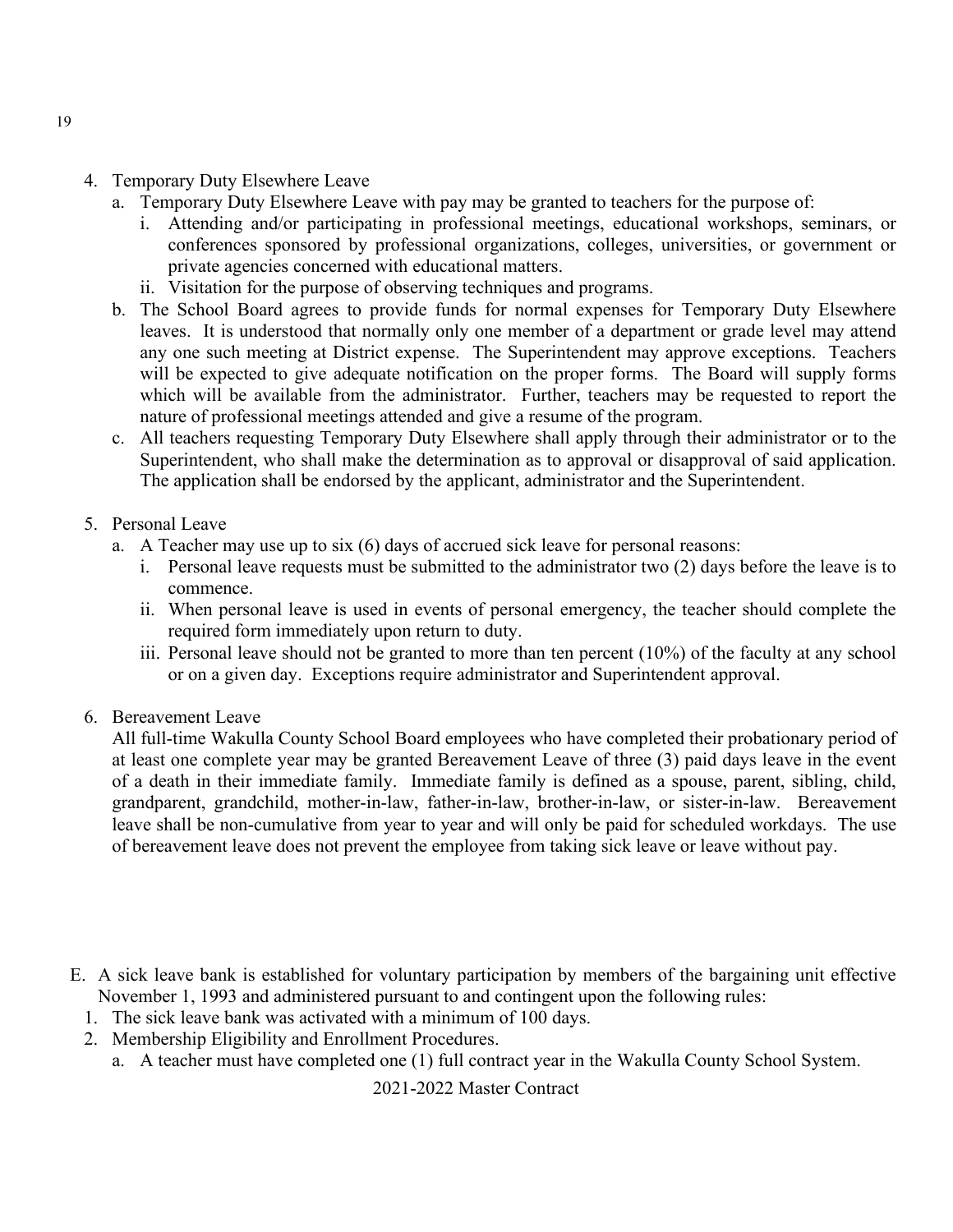- b. A teacher must have an accumulation of eight (8) days of sick leave on record to join the sick leave bank.
- c. An application (see appendix E) for entrance into the sick leave bank must be requested by the eligible teacher from the sick leave bank representative at each respective school.
- d. The applicants leave status must be verified by the appropriate district personnel.
- 3. Enrollment Periods and Effective Dates
	- a. Initial enrollment of new members may take place when the eligibility criteria in #2 above are met.
	- b. Subsequent year enrollment will be automatic unless a letter requesting withdrawal from the sick leave bank is submitted to the personnel department of the School District on or before September 1 of the school year.
- 4. Member required contribution to the Sick Leave Bank
	- a. Each member, upon acceptance, must contribute one (1) day of sick leave to the bank. Any sick leave pooled pursuant to this article shall be removed from the accumulated sick leave balance of the teacher donating such leave and shall not be available to the donating teacher as sick leave.
	- b. In the event the balance of days falls below sixty (60), the WCTA will be notified and all participating members shall be required to contribute one additional day to the bank. Any member failing to contribute shall be terminated from membership in the sick leave bank.
	- c. Should a member not have a day to contribute when this additional assessment is required, the first available sick leave day earned by the member shall be contributed or the member shall be removed from membership.
- 5. Member withdrawal from the Sick Leave Bank
	- a. A sick leave bank participant may terminate membership at any time but shall not be able to withdraw any sick leave days contributed.
- 6. Dissolution of the Sick Leave Bank
	- a. If permitted by applicable law and regulations, upon failure of the sick leave bank, the days remaining in the bank shall be divided as equally as possible among the active members.
- 7. Sick Leave Bank Administration
	- a. A committee composed of three (3) sick leave bank participants shall be appointed to administer the sick leave bank. Members of the committee shall be appointed by the WCTA President or his/her designee.
- 8. Responsibilities of the Sick Leave Bank Committee
	- a. The committee shall have the responsibility for monitoring participating member's sick leave requests for the following purposes:
		- i. To ensure that participating members show responsibility in using their own personal sick leave,
		- ii. To take the necessary precautions to preclude abuse by members,
		- iii. To make the final (and binding) decision in the awarding of days from the sick leave bank,
		- iv. To consult and comply with procedures developed by the School Board regarding identifying and recording of contributions by members,
		- v. To provide to appropriate School Board personnel completed applications of bargaining unit members requesting entry into the sick leave bank.
- 9. Rules for using days from the Sick Leave Bank
	- a. Sick leave drawn from the bank by participating members shall be for said member's prolonged illness, accident or injury. An illness is considered prolonged when there is no reasonable

2021-2022 Master Contract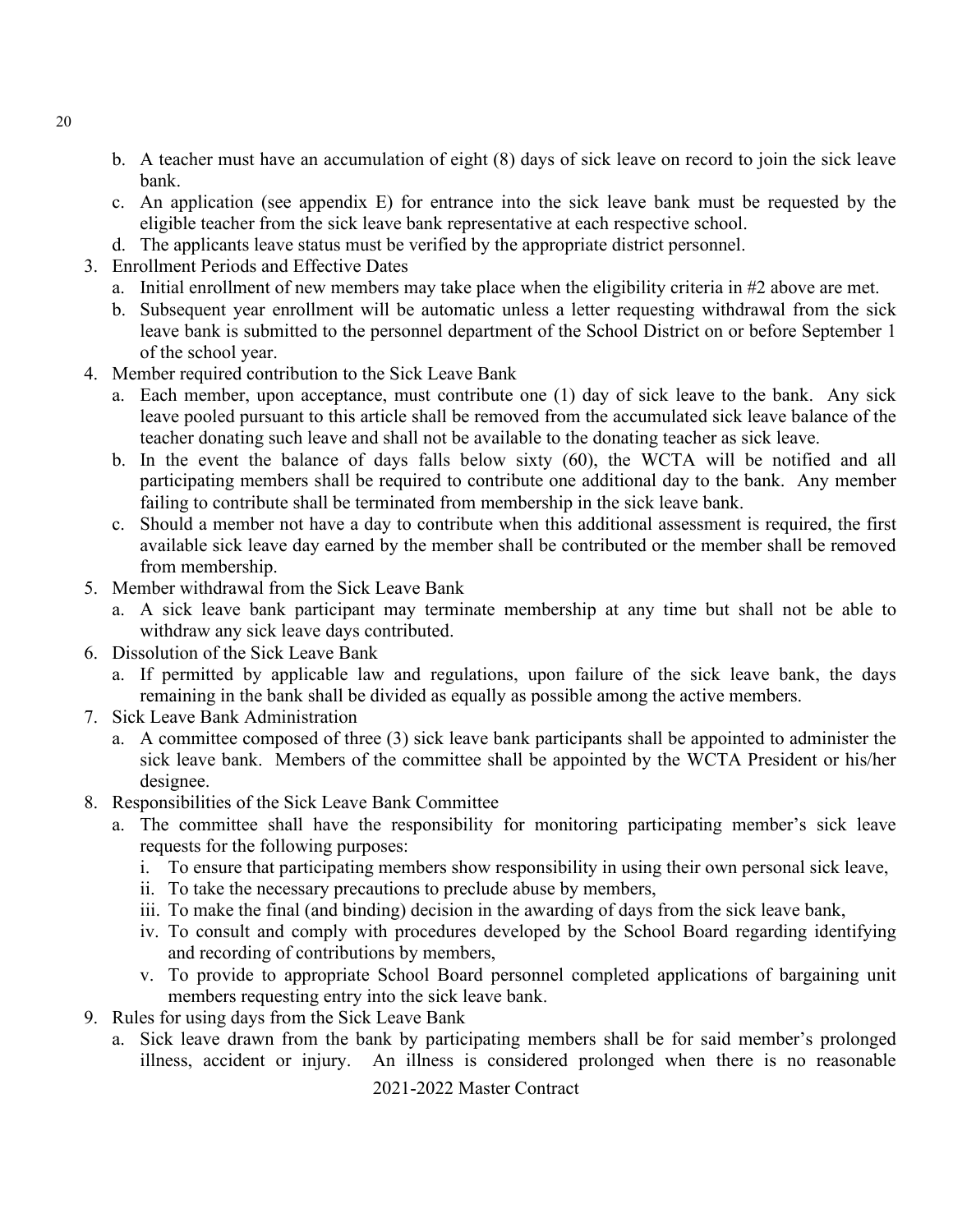expectation the member will be able to return to employment within one (1) month of the date of application to draw days or where due to unexpected complications, the injury causes the member to be physically disabled for one (1) or more months.

- b. No participant shall be eligible to use the sick leave bank until she/he has exhausted all personally accrued sick and annual leave.
- c. Any member wishing to use the bank must have been a member of the bank for a minimum of thirty (30) days prior to the contraction of the illness unless waived by the committee.
- d. No participant shall be eligible to use the sick leave bank until she/he has been absent for at least ten (10) consecutive days of which at least five (5) consecutive days have been without pay.
- e. A member applying for days from the bank must file a letter of application with the committee. The letter of application must be accompanied by a physician's statement certifying the illness or disability and the length of anticipated illness or disability. The member must certify in the letter of application the date leave began, the date sick leave will be exhausted, the date on which sick leave from the bank would commence (if granted) and the necessity for the extended leave. The committee reserves the right to request a second medical opinion at the expense of the applicant.
- f. Members shall be eligible to draw in ten (10) day increments from the bank for any one (1) illness, injury, accident or complication thereof. A maximum of sixty (60) sick leave days per school year can be utilized. Sick leave bank days may not be used for maternity leave except in the case of major complications.
- g. All cases will be reviewed by the Sick Leave Bank Committee when the twentieth (20) continuous day of benefits has been reached. At this time, the Committee may require additional medical certification.
- 10. Penalty for Abuse or Misuse of the Sick Leave Bank by a Member
	- a. If a member is found to have abused the sick leave bank, he/she shall repay the days drawn from the bank and be subject to such other disciplinary action as determined to be appropriate by the School Board.
- 11. Indemnification
	- a. The Wakulla Classroom Teachers Association and member of the bargaining unit shall indemnify and save the Wakulla County School Board harmless against and from any and all claims, demands, suits or other forms of liability that may rise out of or by reason of action taken, or not taken, by the School Board for the purpose of granting this procedure for teachers to use the sick leave bank.

#### <span id="page-21-0"></span>**Article #12: Salary & Benefits**

The Instructional Salary Schedule shall be in compliance with applicable Florida Law. Notwithstanding any further changes to the agreed upon 21-22 salary adjustment will be as reflected in the 21-22 salary schedule.

- A. Salaries for teachers shall be paid in twelve (12) equal payments according to the payroll schedule under the following conditions:
	- 1. There will be no deductions in the August check or the last check issued in June.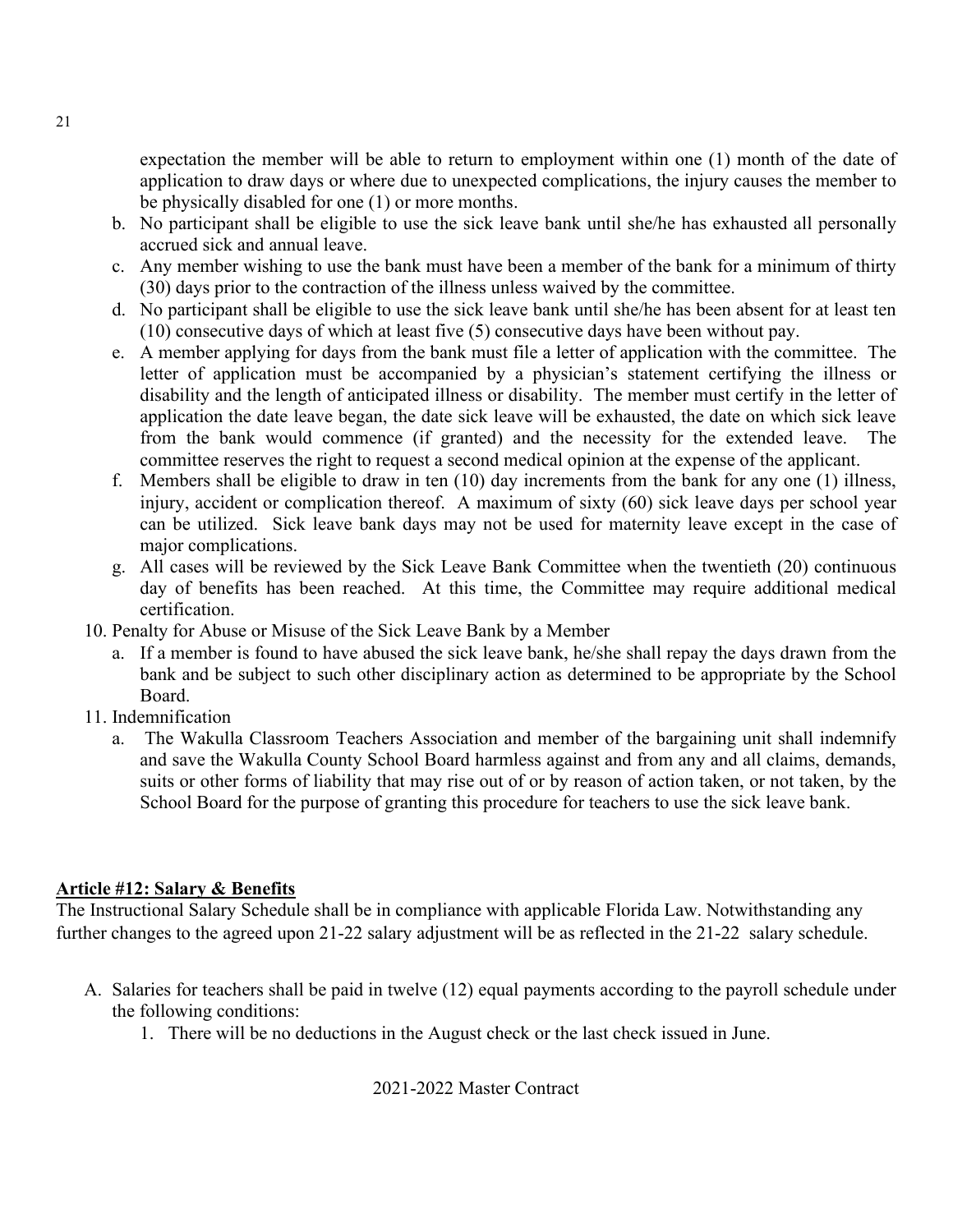- 2. Effective July 1, 2008, all teachers shall be required to be paid through direct deposit at the financial institution of their choice.
- 3. Summer school checks will be paid on the last working day of June and on the last working day of summer school.
- B. Deductions for teachers during the regular school term for absences not covered by provision of this agreement shall be made at the rate of 1/1470 of the annual contractual salary per hour.
- C. The salary of teachers employed in summer school as extended year teachers, after school remediation or to teach a seventh period core class, as designated by Appendix S of the Course Code Directory, shall be paid at their regular hourly rate. Teachers employed to teach a seventh period will be paid for a minimum of one hour and will not be required to stay beyond the end of the regular school day.
- D. Supplements for Advanced Degrees:
	- 1. Advanced Degree Supplement for Instructional Personnel hired before July 1, 2011 and other salary pay class changes require a WMIS PR 298-Credit for Advanced Degree Recommendation Form to be completed by the principal or Program Coordinator then forwarded to the Director of Human Resources (HR). The HR Director alerts the Payroll Department of the Pay Class change. If all paper work is in order at the time the contract of a new hire is completed, then the certified contract will indicate the advanced degree status. If paperwork is not in order, the certified contract will reflect the basic Bachelor's degree status. An employee has 90 calendar days to apply for advanced degree pay from the receipt date of degree confirmation. Retroactive pay will be from the date of confirmation or the beginning of the fiscal year, whichever is less. Failure to apply within the first 90 calendar days after receipt of degree confirmation will result in pay being retroactive to the date of application.
	- 2. Advanced Degree Supplement for Instructional Personnel hired on or after July 1, 2011: Pursuant to F.S. 1012.22, credit for an advanced degree supplement will be given to all teachers with a degree in an education related field and that same field is included on their active FL DOE educator's certificate as a coverage area.
	- 3. Advanced Degree Supplements:
		- 1. Master's Degree –Add 2,200 to computed Bachelor Degree.
		- 2. Specialist Degree –Add 2,700 to computed Bachelor Degree.
		- 3. Doctorate Degree Add 3,200 to computed Bachelor Degree

F. Any teacher who must use his/her personal automobile in duties routine to the job as requested and approved by the administrator and not in a supplemented position, will be reimbursed at the rate set by the School Board. Such mileage reimbursement shall not include routine travel to and from the teacher's home and the school to which he/she is assigned, but will include mileage where a teacher's assignment necessitates travel between schools.

G. The Board agrees to continue to make available for teacher purchase, comprehensive health and life insurance coverage, providing participation meets minimums as required by the insurance carrier. Purchase of such coverage shall be through payroll deduction after proper authorization has been received by the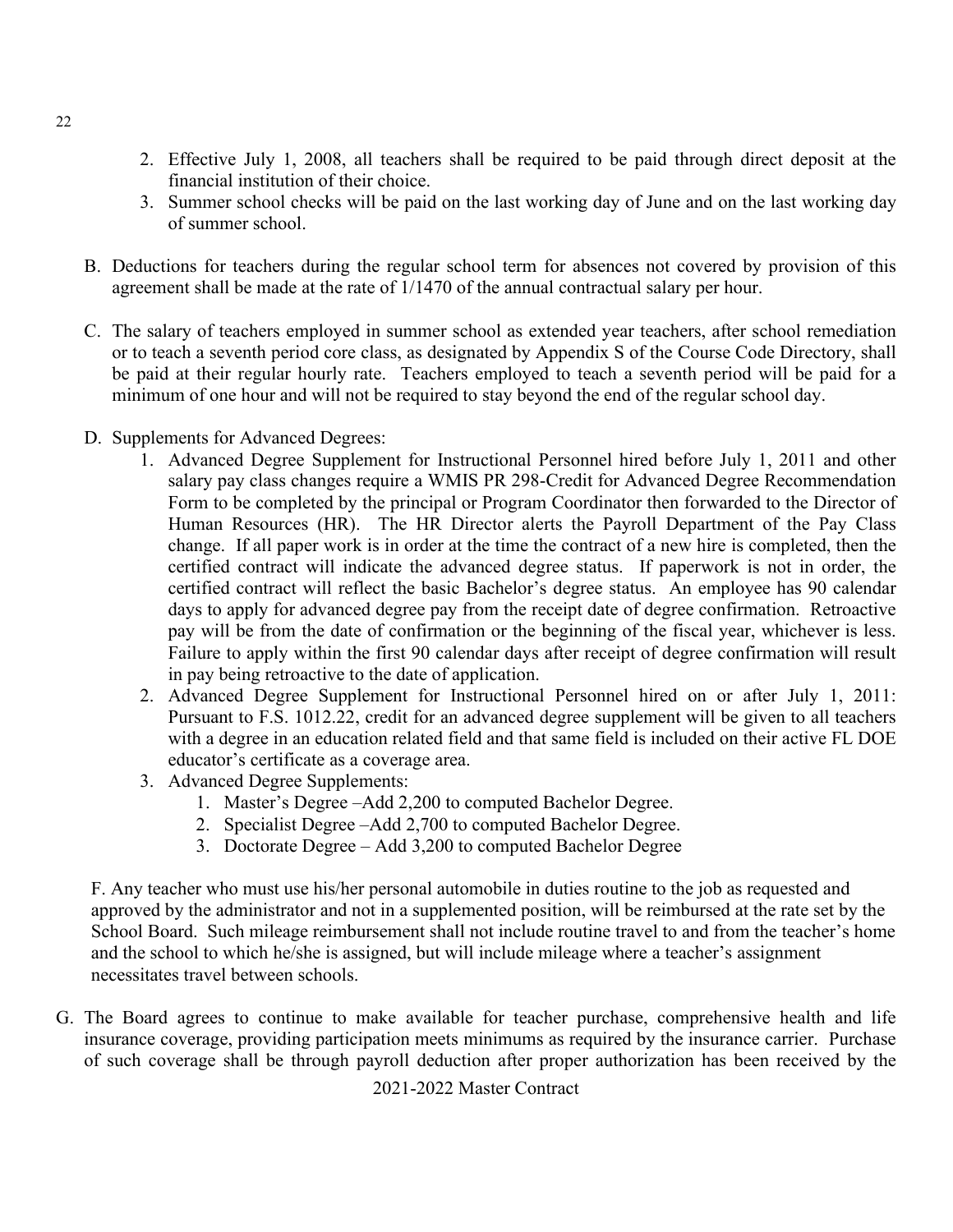Board from the teacher. The Board contribution to employee insurance will be \$5,230.70 for the single plan and \$9,419.63 for the family plan for the current school year. The Board agrees to purchase at no cost to the employee a \$50,000 term life insurance policy

G-1. A Wakulla County Insurance Committee consisting of 3 members appointed by the teacher's bargaining unit and 3 members appointed by the Superintendent shall be established to investigate insurance alternatives and make recommendations to the Board and their respective members. The mutual goal of the committee is to work to better understand the health insurance structure, factors which impact the rates and potential plan savings or alterations. The committee shall convene in January of each year and shall report its findings to each party prior to the regularly scheduled March Board meeting. The committee shall be advisory in nature and devise its own internal working procedures. Should the committee not convene and make recommendations as required, the Board shall proceed, as it deems appropriate in matters relating to its insurance provisions.

H. The Board will continue to make insurance contributions for employees on approved Family Medical Leave even if it is unpaid sick leave, provided that the employee remits their share of premium to the Board.

I. Each new teacher may receive credit on the initial placement salary schedule in Appendix A for previous teaching experience in the State of Florida or other teaching experience in a Pre-K – 12 school accredited by a recognized accrediting agency in an amount up to twenty-five (25) years, as determined by the Chief Human Capital Officer or Director of Human Resources, on the recommendation of the Superintendent.

J. The school calendar for the current school year is as set forth in Appendix F. The Teacher work year is the student year plus holidays and ten (10) days. All instructional personnel shall have six (6) paid holidays.

K. The Board agrees to provide each participant in the Comprehensive Health and Life insurance plan a policy describing coverage and conditions of insurance within sixty calendar (60) days after enrollment in the plan.

L. The Supplemental Pay Schedule will be as set forth in Appendix C.

M. A teacher shall be entitled to terminal pay for unused accumulated sick leave at the time of retirement, or to his/her beneficiary if service is terminated by death.

- a.Terminal pay shall be computed at the daily rate of pay for the teacher at the time of retirement or death. Teachers who terminate employment due to death, disability retirement, early retirement and during the first year of eligibility for normal retirement, shall be compensated for their unused sick leave as determined by the percentage of compensation listed in Column 'A' in the benefit schedule shown below.
- b. Teachers who terminate employment due to normal retirement after their first year of eligibility shall be compensated for their unused sick leave as determined by the percentage of compensation listed in Column 'B" in the benefits schedule shown below. "Normal Retirement", for those employees in the Florida Retirement System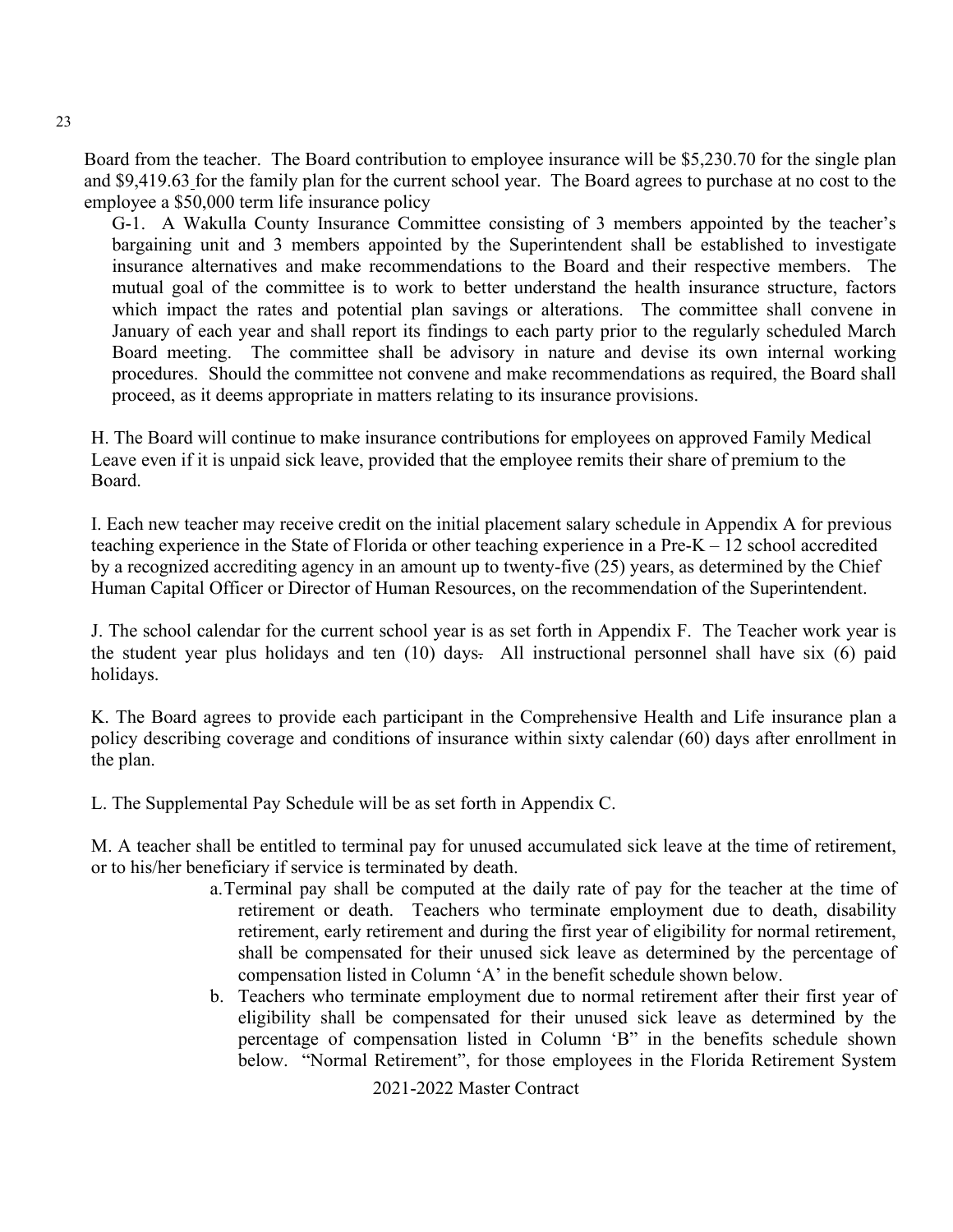defined benefit program, is defined as having completed 30 years of creditable service, regardless of age, having completed 6 years of creditable service and reached age 62, or entering the Deferred Retirement Option Plan in the first year of eligibility, "Normal Retirement", for those employees in the Florida Retirement System Public Employee Optional Retirement Program, is defined as having completed 30 years of creditable service, regardless of age or having completed 1 year of creditable service and reached age 62.

#### **Benefit Schedule**

|                 | (Percentage of Compensation)<br>A | $\mathbf B$       |
|-----------------|-----------------------------------|-------------------|
| Year of Service | First year of eligible for        | After first year  |
| in Wakulla      | Normal Retirement, Death          | eligible for      |
| School          | of employee, Early Retirement,    | Normal Retirement |
| System          | <b>Disability Retirement</b>      |                   |
| $1-3$           | 35%                               | 17.5%             |
| $4 - 6$         | 40%                               | 20.0%             |
| $7-9$           | 45%                               | 22.5%             |
| $10 - 15$       | 50%                               | 25.0%             |
| $16 \&$ above   | 94%                               | 50.0%             |

- 1. Any person entitled to terminal pay benefits shall have been under contract, or elected to render services for the period immediately preceding retirement or death and shall not be under suspension from duty or have any charges pending which could result in dismissal from employment.
- 2. Effective July 1, 2004 employees who retire during the year they initially become eligible for normal retirement or before June 30, shall receive an additional one (1%) percent per year of employment with the Wakulla County School Board to a maximum of thirty (30%) percent of their annual salary if such retirement is to be effective no later than June 30 of that school year and if written notice is received by March 1 of that school year. Employees who are granted a disability retirement shall receive terminal pay totaling one (1%) per year of employment with the Wakulla County School Board to a maximum of thirty (30%) percent. Employees who begin service with the Wakulla County School Board on or after July 1, 2004 shall not be eligible for this benefit.
- 3. Employees will be notified by the Wakulla County Payroll Department during their last year before reaching normal retirement of the terminal benefit provisions of this contract and their eligibility to retire or retire and enter the DROP Program.
- 4. Employees will be notified by the Wakulla County Payroll Department during the last year before the completion of the DROP Program of their options upon completion of the DROP Program.
- N. The annual salary of employees on 12 month contracts shall be 120% of their base annual salary.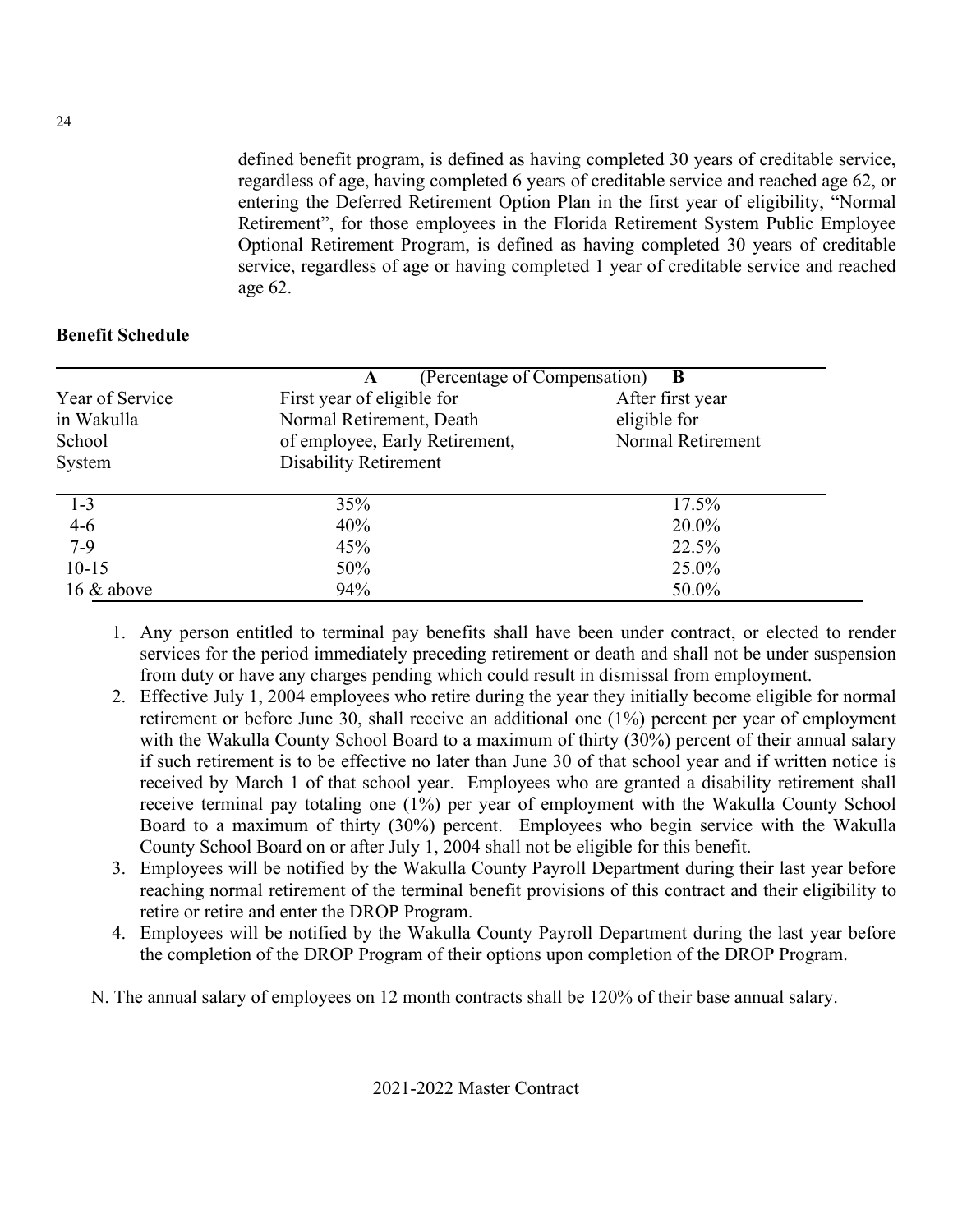O. Any full-time teacher employed part-time in the Adult and Community Education program as a parttime instructor activity leader will be paid at an hourly rate equal to the hourly rate of a beginning teacher on the placement schedule in Appendix A.

P. In-service workshops, curriculum development workshops and instructional IEP's which require the teacher to work beyond the regular work hours will be paid \$20.00 per hour. Teachers hired in professional development roles similar to teacher coaches and Boot Camp presenters, who are used to train or support the needs of schools and/or teachers, will be paid \$20.00 per hour

Q. All full-time teachers will be eligible to participate in the district monetary attendance award program. Monetary attendance awards will be made in accordance with the following criteria:

- 1. One (1) hour or less sick leave taken during year \$100.
- 2. Over one (1) hour to one (1) working day (7.5 hrs.) \$75. Use of any amount of personal leave would make a teacher ineligible for consideration for this award.

R. The cost of applying for additional fingerprinting beyond initial employment, recertification, and certification additions will be paid for by the school district.

S. Critical Shortage Areas

A two thousand dollar (\$2000.00) supplement shall be paid to each teacher working in a critical shortage area as designated by the Wakulla County School Board upon recommendation of the Superintendent. Critical shortage areas are defined as two consecutive job postings not resulting in a return of highly qualified candidates as defined by Florida DOE and/or as defined by the State Course Code Directory, Appendix S.

- T. Any teacher assigned to a Title I eligible school will be given a salary supplement equal to fifty dollars (\$50) per year.
- U. Any teacher assigned to an "F" or "D" rated school will be given a salary supplement equal to five hundred dollars (\$500) per year.
- V.ESE teachers who either teach in a self-contained classroom and/or write a minimum of 15 IEP's per year, will be provided one (1) day each nine weeks to complete required paperwork and /or to hold IEP meetings. Teachers may be provided a substitute for the day or receive an additional payment equal to their daily rate of pay. The District ESE department will verify each teacher's caseload. The teacher will work with the administrator(s) to select and appropriate a day to plan. Planning may take place at a school location or at the district office. The teacher may select either location. Teachers will not be pulled or used for other duties except in cases of emergencies. Additional planning time will be provided if unexpected emergencies take place.

W. Elementary teachers responsible for directly instructing students who are working towards earning CTE certification will be paid \$6.25 per certificate earned.

2021-2022 Master Contract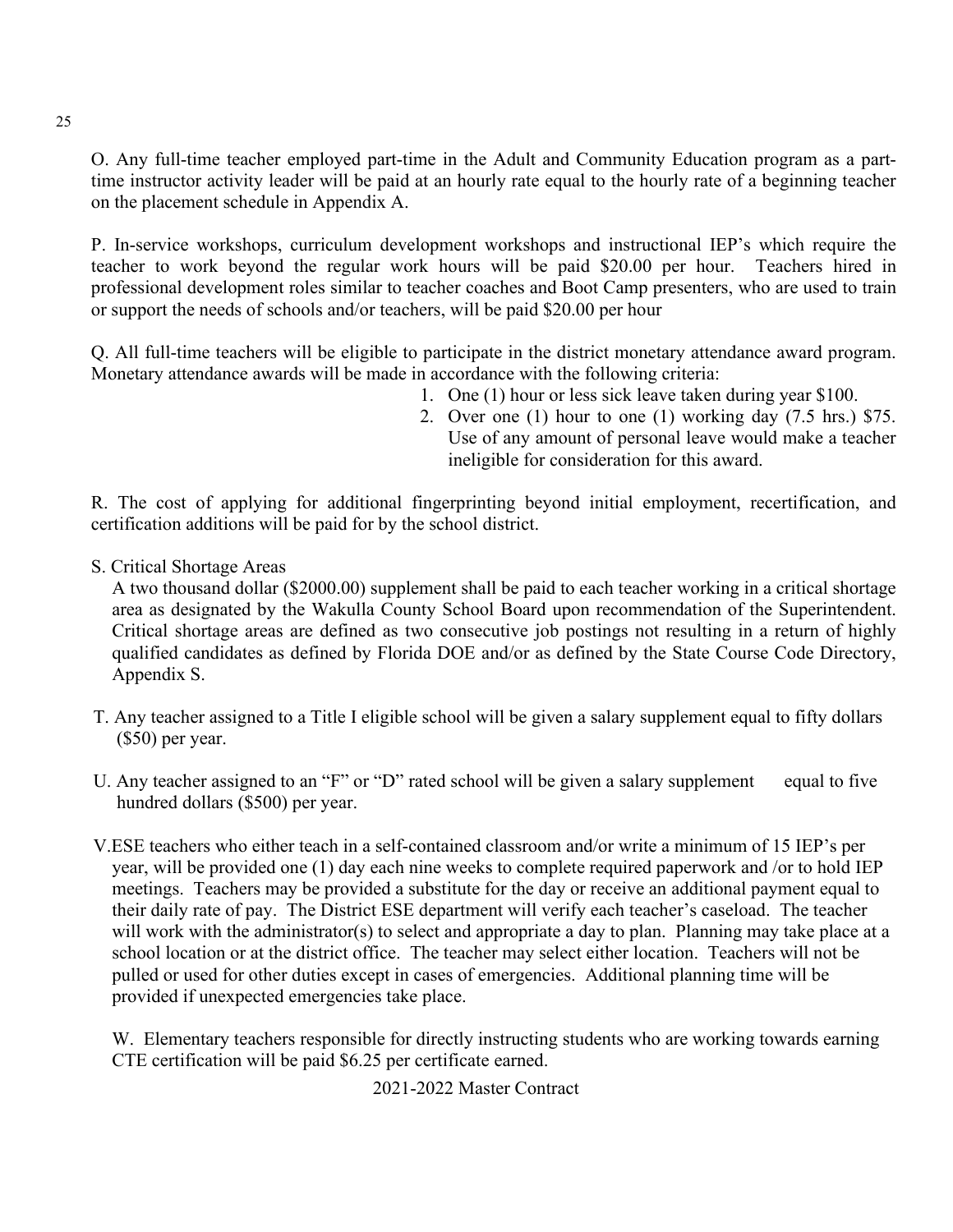X. Any teacher assigned to a k-5 self-contained classroom that is primarily established to serve students identified as EBD or with Autism and has 3 or more students identified as EBD or Autistic who are placed in the class identified to serve EBD/Autism/Behaviorally challenged students and will be given a salary supplement equal to five thousand (\$5,000) dollars.

Y. Teachers who are asked to supervise students during their regular lunch period will be paid \$20.00 per hour when release time cannot be granted during the school day.

Z. Teachers who volunteer to teach Wakulla Innovate students via distance learning will be compensated four hundred dollars (\$400) per child, per semester, per distance learning student assigned to their regular classroom with other students attending face-to-face. The prorated compensation will be paid per month on an as needed basis and shall be in effect from August 6, 2020 through the last day of the first semester of the 2020-2021 school year and may only be renewed by mutual consent of the School Board and WCTA

#### <span id="page-26-0"></span>**Article #13: Miscellaneous**

- A. Should any provision of this Agreement be declared illegal by a court of competent jurisdiction or as a result of state or federal legislation, said provision shall be automatically modified by mutual agreement of the parties to the extent it violates that law but the remaining provisions shall remain in effect for the duration of this Agreement, if not affected by the deleted provision.
- B. The provisions of this Agreement shall be incorporated into and be considered part of the establishment policies of the Board as it relates to the Bargaining Unit only.
- C. Any individual contract between the Board and an individual teacher shall be made expressly subject to the terms of this Agreement. If an individual contract contains any language inconsistent with this Agreement, the "Agreement" language shall override the individual contract.
- D. This Agreement titled "Agreement between the Wakulla Classroom Teacher's Association and the School Board of Wakulla County" shall be posted on the District website by the Board within ten (10) working days after the Agreement is ratified. The Board shall notify all teachers currently employed or upon employment where on the District website the contract is posted.
- E. Parties agree that the salary and differentiated pay schedule will be effective upon ratification of this Agreement by the Bargaining Unit and School Board. All other articles will become effective on the date of ratification.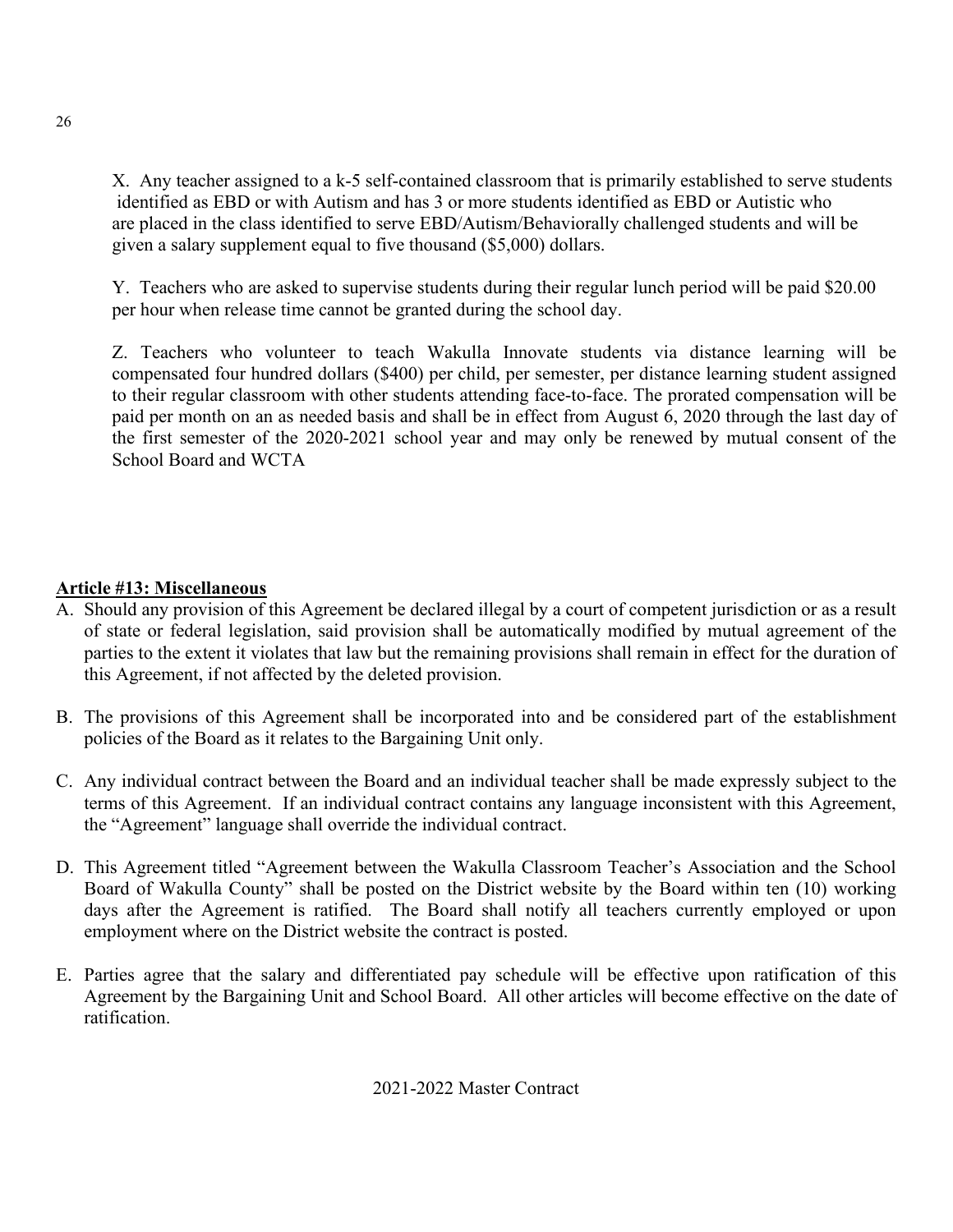#### <span id="page-27-0"></span>**Article #14: Terms of Agreement**

The effective date and duration of this Agreement between the Wakulla Classroom Teacher's Association and The Wakulla County School Board are as shown below:

- A. The New Hire Initial Placement Schedule (Appendix A), the Supplemental Pay Schedule (Appendix C), and the formula for salary adjustments (Appendices B and B1) and all other benefits provided by the School Board to the bargaining unit as shown in Article 12 (Salary and Benefits) shall be effective upon ratification by both the Bargaining Unit and the School Board and shall expire, June 30, 2022.
- B. All other articles of this agreement shall be effective on the date of ratification by the bargaining unit and the School Board and shall expire June 30, 2023.
- C. This Agreement shall not be extended orally and it is expressly understood that it shall expire as shown above.
- D. Parties agree that on or before June 1 of each contract year, negotiations will be reopened on:
	- 1. Article 12 (Salary and Benefits) to include the Initial Placement Schedule for New Hires, the Annual Adjustment Salary Formula and the Differentiated/Supplemental Pay Schedules Adjustment Formula; Appendices A, B, B1 and C respectively.
	- 2. Each party may re-open a total of two (2) existing items involving no more than two (2) articles, and
	- 3. New or amended Florida Statutes which mandates change in the provisions specified in this Collective Bargaining Agreement.

For the WCTA For the District School Board of Wakulla County

Chief Negotiator, Michael Monroe Chief Negotiator, Angie Walker

President, Jennifer Redfern Chief Negotiator, Randy Beach, CFO

Team Member Superintendent, Robert Pearce

 $\overline{\phantom{a}}$  , which is a set of the set of the set of the set of the set of the set of the set of the set of the set of the set of the set of the set of the set of the set of the set of the set of the set of the set of th Team Member Chairman of the Board, Melisa Taylor

<span id="page-27-1"></span>Date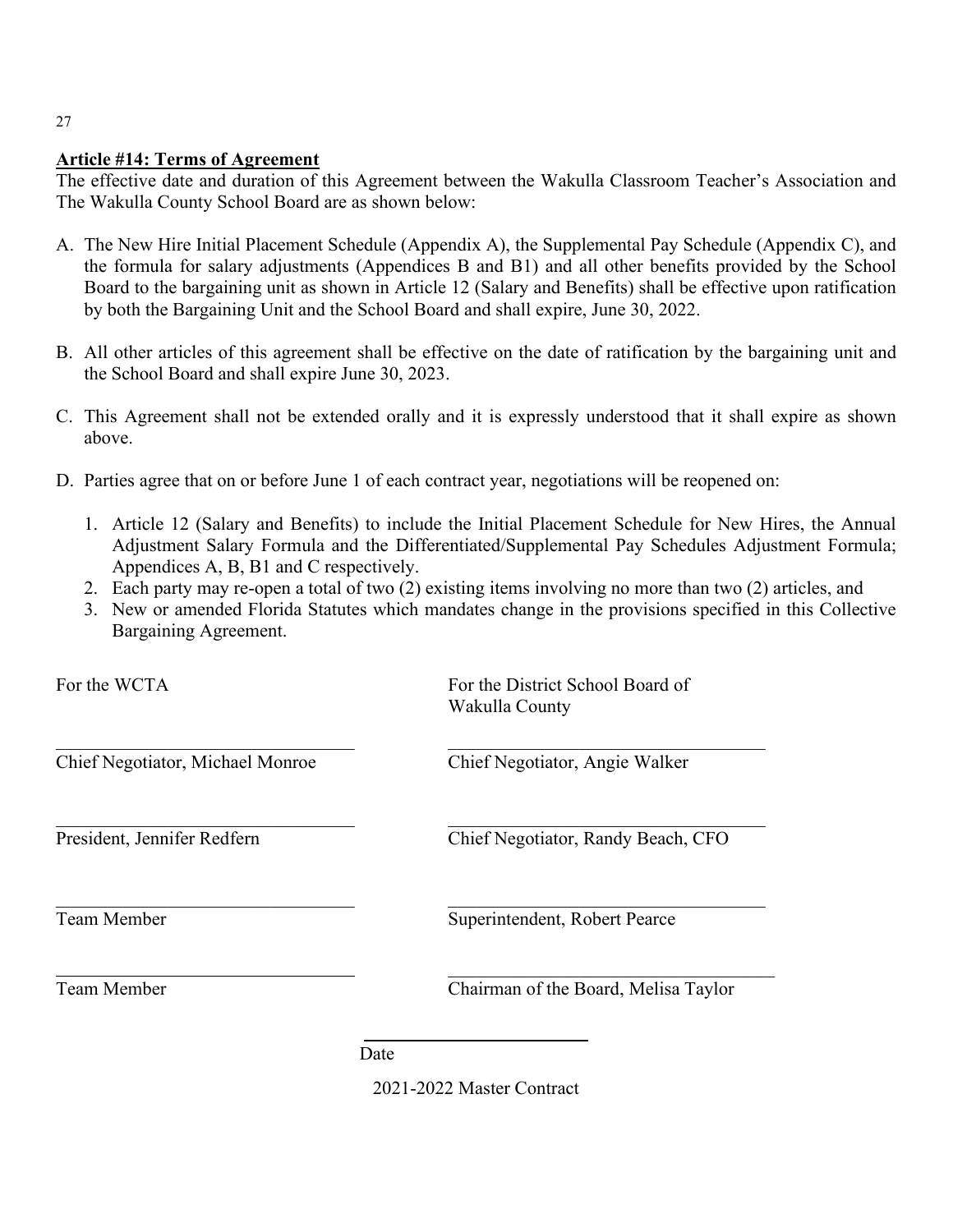#### **APPENDICES**

<span id="page-28-0"></span>**Appendix A**

| <b>INSTRUCTIONAL SALARY SCHEDULE-</b><br>Completed |               |               |
|----------------------------------------------------|---------------|---------------|
| <b>BACHELOR DEGREE</b>                             | <b>MASTER</b> | <b>DEGREE</b> |
| \$42,920                                           | \$45,120      |               |
| \$43,130                                           | \$45,330      |               |
| \$44,130                                           | \$46,330      |               |
| \$45,130                                           | \$47,330      |               |
| \$46,130                                           | \$48,330      |               |
|                                                    |               | 2021-2022     |

| Speech-Language/Occupational/Physical Therapist | \$55,200 |
|-------------------------------------------------|----------|
| <b>Aviation Instructor</b>                      | \$50,000 |

#### DIFFERENTIATED PAY ADVANCED DEGREE

Masters Degree - Add 2,200 to computed Bachelor Degree Specialist Degree - Add 2,700 to computed Bachelor Degree Doctorate Degree- Add 3,200 to computed Bachelor Degree

#### <span id="page-28-1"></span>*Appendix B*

 $\blacksquare$ 

## **WAKULLA COUNTY SCHOOL DISTRICT** PERFORMANCE SALARY SCHEDULE FOR **INSTRUCTIONAL PERSONNEL 2021-22**

2021-2022 Master Contract

y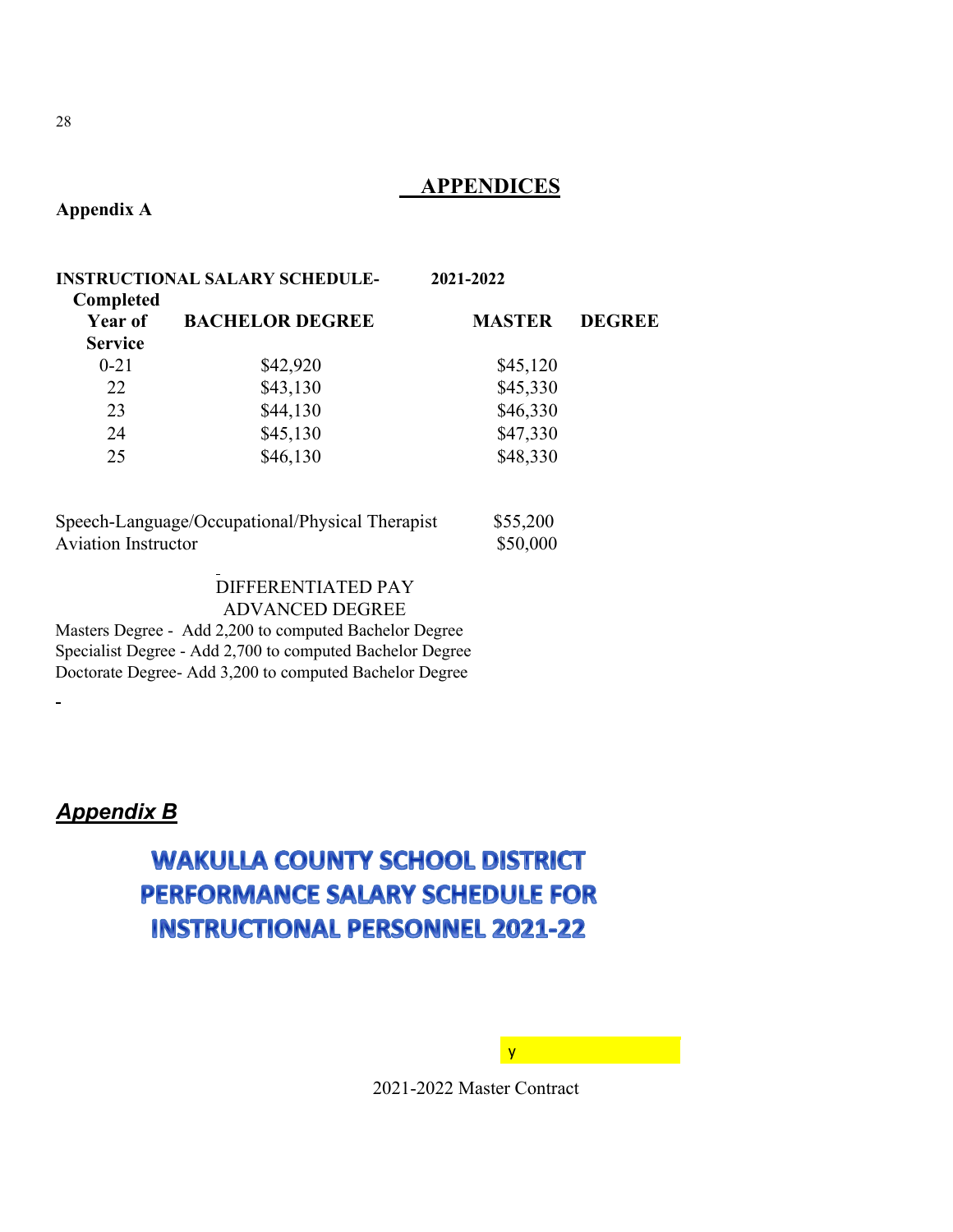## **WAKULLA COUNTY SCHOOL DISTRICT** PERFORMANCE SALARY SCHEDULE FOR **INSTRUCTIONAL PERSONNEL 2021-22**



Effective Teachers will receive a \$135 raise

and all others will receive a \$0 raise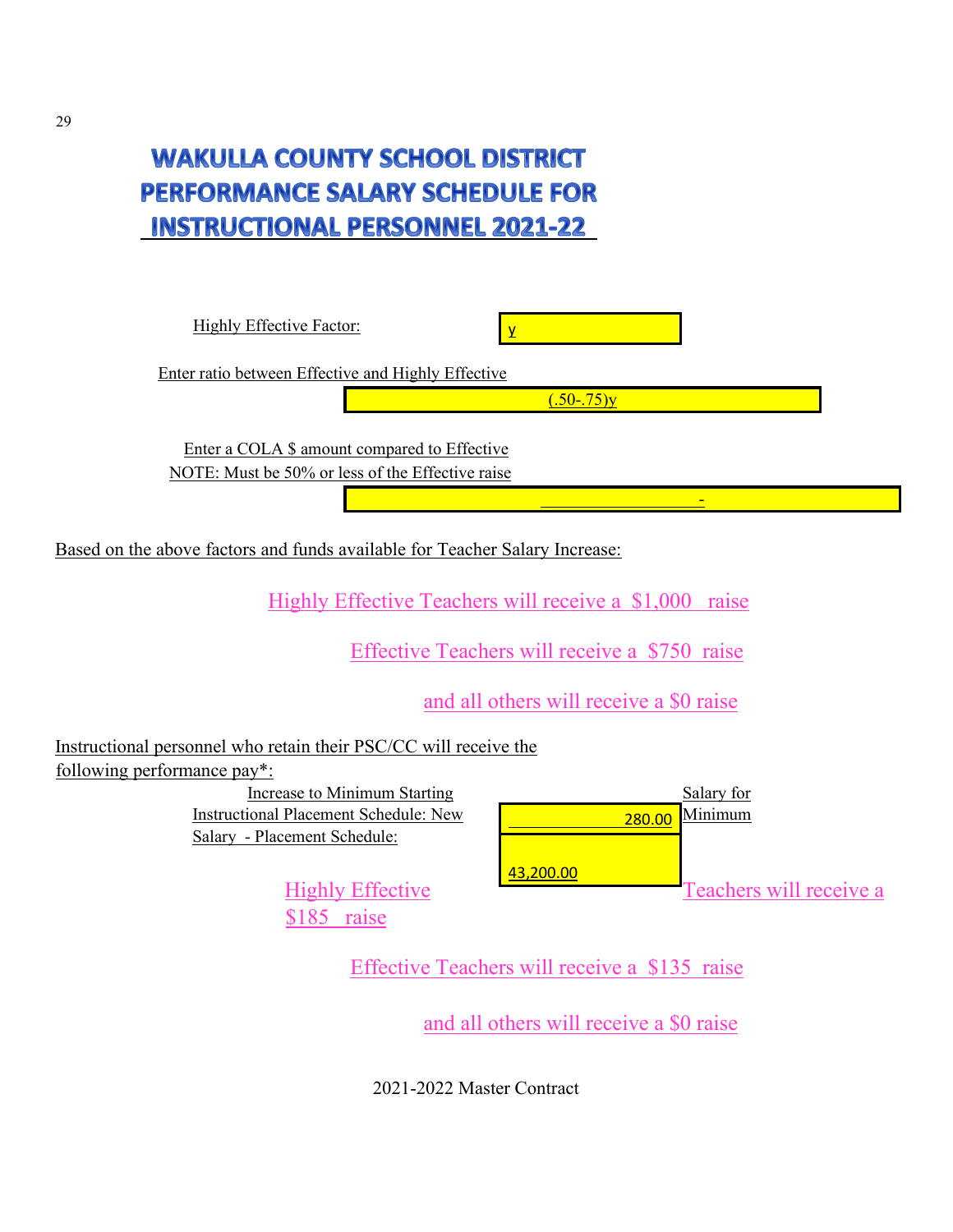30

\* Beginning July 1, 2021, and until such time as the minimum base salary as defined in s. 1011.62(16), equals or exceeds \$47,500, the annual increase to the minimum base salary shall not be less than 150 percent of the largest adjustment made to the salary of an employee on the grandfathered salary schedule. Thereafter, the annual increase to the minimum base salary shall not be less than 75 percent of the largest adjustment for an employee on the grandfathered salary schedule.

### <span id="page-30-0"></span>*Appendix C*

#### **2021-2022 Supplemental Pay Schedule**

#### **2021-2022 SUPPLEMENTAL SALARY SCHEDULE**

Base Salary:

**43,200**

**\$** 

|                                                                      |               | <b>BASE</b><br><b>SALARY</b> |
|----------------------------------------------------------------------|---------------|------------------------------|
| <b>ELEMENTARY SCHOOL LEVEL</b>                                       | <b>VALUE</b>  | \$43200                      |
|                                                                      |               |                              |
| School Improvement Chairperson*, Technology Support Specialist, Peer | \$            |                              |
| Educator/Mentor*                                                     | 1,728.00      | 4.00%                        |
|                                                                      | S             |                              |
| <b>Textbook Manager</b>                                              | 1,296.00      | 3.00%                        |
|                                                                      | <sup>\$</sup> |                              |
| Wellness Coach*                                                      | 1,080.00      | 2.50%                        |
|                                                                      | <sup>\$</sup> |                              |
| Kagan School Coordinator*                                            | 972.00        | 2.25%                        |
|                                                                      | \$            |                              |
| Volunteer Coordinator*, Odyssey of the Mind Sponsor                  | 864.00        | 2.00%                        |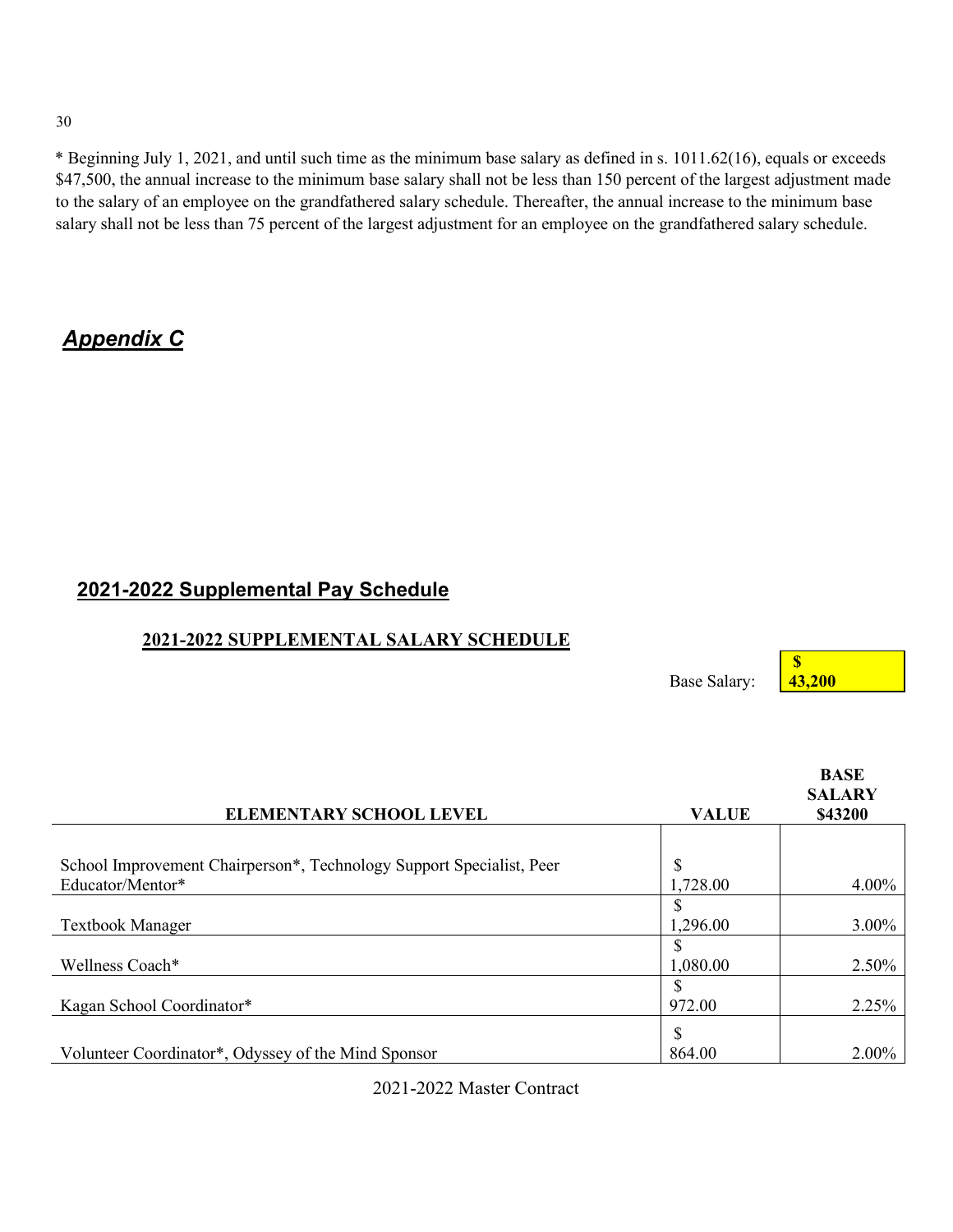| Teacher Leader (8 per school, one is for ESE), Project Learning Tree Coordinator, * |        |       |
|-------------------------------------------------------------------------------------|--------|-------|
| Yearbook Sponsor, Optimist Club Sponsor                                             | 756.00 | 1.75% |
|                                                                                     |        |       |
| <b>Student Council Sponsor</b>                                                      | 324.00 | 0.75% |

|                                                                                |                    | <b>BASE</b><br><b>SALARY</b> |
|--------------------------------------------------------------------------------|--------------------|------------------------------|
| MIDDLE SCHOOL LEVEL                                                            | <b>VALUE</b>       | \$43200                      |
|                                                                                | \$                 |                              |
| Head Football Coach                                                            | 2,592.00<br>\$     | $6.00\%$                     |
| <b>Athletic Director</b>                                                       | 2,160.00           | 5.00%                        |
|                                                                                |                    |                              |
|                                                                                |                    |                              |
|                                                                                |                    |                              |
| Band Director, Head Basketball, Head Soccer, Head Volleyball, Head Wrestling,  |                    |                              |
| Head Baseball, Head Softball, Assistant Football, Head Track Coach, Head Cross |                    |                              |
| Country Coach, Cheerleading Sponsor, School Improvement Team Chairperson,      | \$                 |                              |
| Technology Support Specialist, Peer Educator/Mentor                            | 1,728.00           | 4.00%                        |
|                                                                                |                    |                              |
| Yearbook, Student Council Sponsor, Choral Director, Textbook Manager,          | \$                 |                              |
| <b>Exploratory Coach</b>                                                       | 1,296.00           | 3.00%                        |
|                                                                                |                    |                              |
| NJHS, Newspaper, Drama Sponsors, Activities Coordinator, Wellness Coach, Brain | \$.                |                              |
| <b>Bowl Coordinator</b>                                                        | 1,080.00           | 2.50%                        |
|                                                                                | \$                 |                              |
| AVID Coordinator, Kagan School Coordinator                                     | 972.00             | 2.25%                        |
| Volunteer Coordinator, Assistant Coaches-Other Sports, Odyssey of the Mind     | \$                 |                              |
| Sponsor                                                                        | 864.00             | 2.00%                        |
|                                                                                | \$                 |                              |
| Teacher Leader (7 per school), Optimist Club Sponsor                           | 756.00             | 1.75%                        |
|                                                                                | $\mathbf{\hat{S}}$ |                              |
| Science Fair Coordinator                                                       | 648.00             | 1.50%                        |
|                                                                                |                    |                              |
| Assistant Sponsor for Yearbook, Activity Sponsors: NJHS, Newspaper, Student    | \$                 |                              |
| Council & Drama, History Fair Coordinator                                      | 324.00             | 0.75%                        |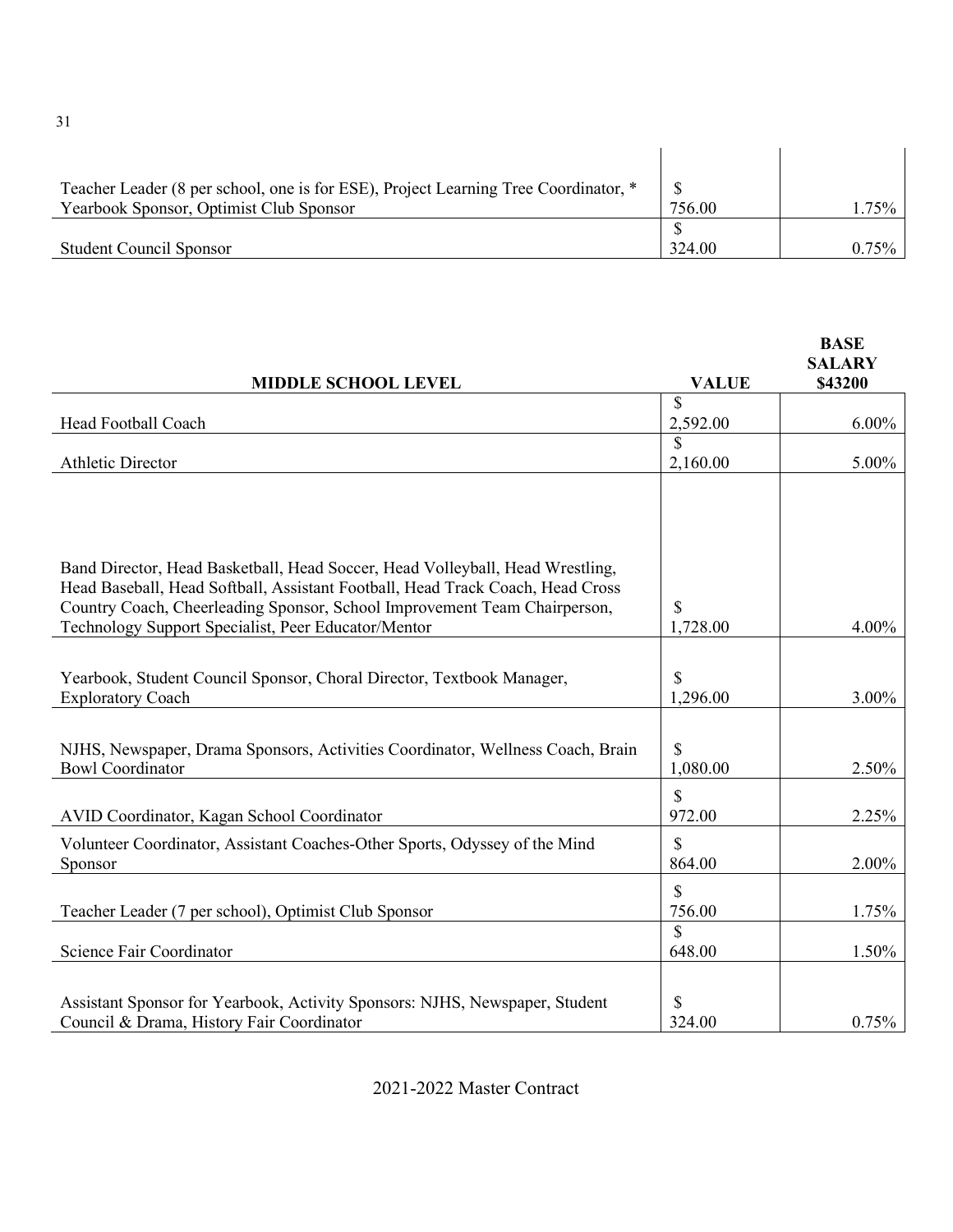|                                                                                                                                                                                                                              |                           | <b>BASE</b><br><b>SALARY</b> |
|------------------------------------------------------------------------------------------------------------------------------------------------------------------------------------------------------------------------------|---------------------------|------------------------------|
| <b>HIGH SCHOOL LEVEL</b>                                                                                                                                                                                                     | <b>VALUE</b>              | \$43200                      |
| Head Football Coach, Athletic Director                                                                                                                                                                                       | \$<br>6,480.00            | 15.00%                       |
| Band Director, Assistant Athletic Director                                                                                                                                                                                   | $\mathcal{S}$<br>5,616.00 | 13.00%                       |
| Head Coach: Other Major Sports**: Basketball, Volleyball, Wrestling, Girls/Boys<br>Soccer, Baseball, Softball, Track Field                                                                                                   | \$.<br>4,320.00           | 10.00%                       |
| Assistant Varsity Football Coach, Head J.V. Football Coach, Assistant Band Director                                                                                                                                          | $\mathbb{S}$<br>3,456.00  | 8.00%                        |
| <b>First Robotics Sponsor</b>                                                                                                                                                                                                | \$<br>3,024.00            | 7.00%                        |
| Head Coach Minor*** Varsity Sports, Drama Sponsor, Varsity Cheerleader Sponsor,<br>Beach Volleyball                                                                                                                          | <sup>\$</sup><br>2,592.00 | $6.00\%$                     |
| Head J.V. Coach Other Sports, Assistant J.V. Football Coach, Assistant Varsity<br>Coach of all Other Major Sports, Senior Class Sponsors (3), Junior Class Sponsor<br>(1), Assistant Beach Volleyball (1), Jr. Class Sponsor | S<br>2,376.00             | 5.50%                        |
| Assistant Coach-Other Sports, Public Relations Coordinator, Junior Varsity<br>Cheerleading Sponsor                                                                                                                           | \$<br>1,944.00            | 4.50%                        |
| School Improvement Team Chairperson, Technology Support Specialist, Peer<br>Educator/Mentor                                                                                                                                  | \$<br>1,728.00            | 4.00%                        |
| Yearbook Sponsor, Student Council Sponsor, Choral Director, Textbook Manager,<br>Culinary Arts Catering Sponsor, Glee Club Sponsor                                                                                           | \$<br>1,296.00            | 3.00%                        |
| Honor Society, Brain Bowl, Flag Corps, Percussion Line, FBLA Sponsor, Black<br>History Studies Coordinator, Majorettes, Board approved Civic Clubs, Interact Club,<br>Wellness Coach, Activities Coordinator                 | S<br>1,080.00             | 2.50%                        |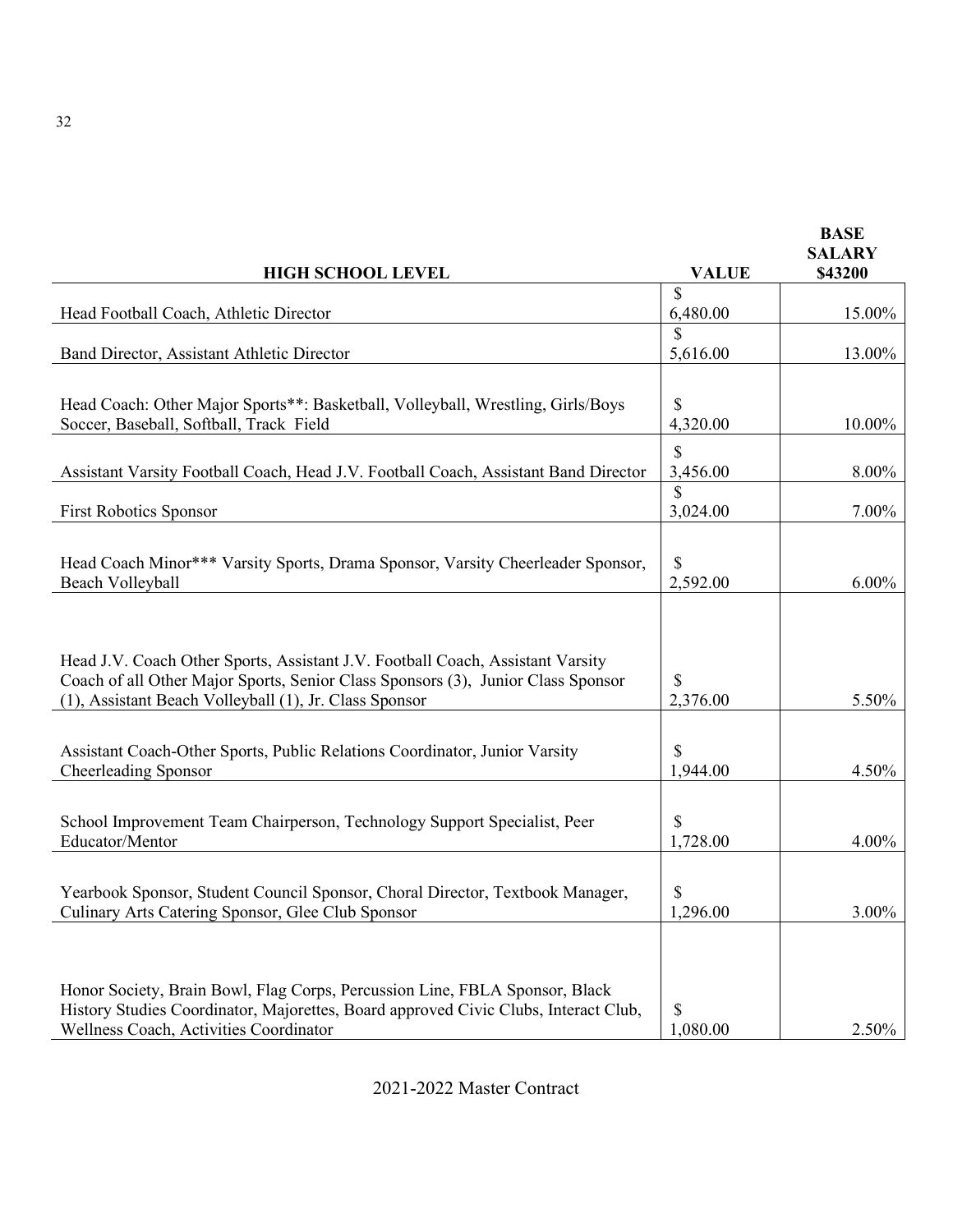| Science Department Head/Materials Coordinator, AVID Coordinator, Kagan School<br>Coordinator                                                                                               | <b>S</b><br>972.00 | 2.25% |
|--------------------------------------------------------------------------------------------------------------------------------------------------------------------------------------------|--------------------|-------|
| Volunteer, Foreign Exchange Coordinator, WKLA Sponsor, Future Educators of<br>America Sponsor, SADD Sponsor, Odyssey of the Mind Sponsor, Asst. Drama (1),<br>Asst. Student Government (1) | S<br>864.00        | 2.00% |
| Teacher Leader (10), Optimist Club Sponsor                                                                                                                                                 | 756.00             | 1.75% |
| Spanish Club, French Club                                                                                                                                                                  | 432.00             | 1.00% |

| <b>DISTRICT-WIDE LEVEL</b>                    | <b>VALUE</b> | <b>BASE</b><br><b>SALARY</b><br>\$43200 |
|-----------------------------------------------|--------------|-----------------------------------------|
|                                               |              |                                         |
| <b>Wellness Coach</b>                         | 1,080.00     | 2.50%                                   |
|                                               | -S           |                                         |
| Special Olympics Coordinator, Art Coordinator | 864.00       | 2.00%                                   |
|                                               | S            |                                         |
| <b>Assistant Special Olympics Coordinator</b> | 432.00       | 1.00%                                   |

The maximum number of paid Varsity Assistant Coaches is as follows: Football – Six (6) Baseball- One (1) Basketball- One (1)

The maximum number of paid J.V./Middle School Coaches is as follows: Football – Total of Four including Head Coach (4) Baseball – Two (2) Basketball – Two (2)

Volleyball, Soccer, Softball, Baseball, Wrestling and Track. In order to qualify for a full \*\*Other Major supplement in #4 above, a Varsity Head Coach must have a full scheduled season as defined Varsity Sports by FHSAA, and begin practice (2 hr. Minimum) from the first allowed day.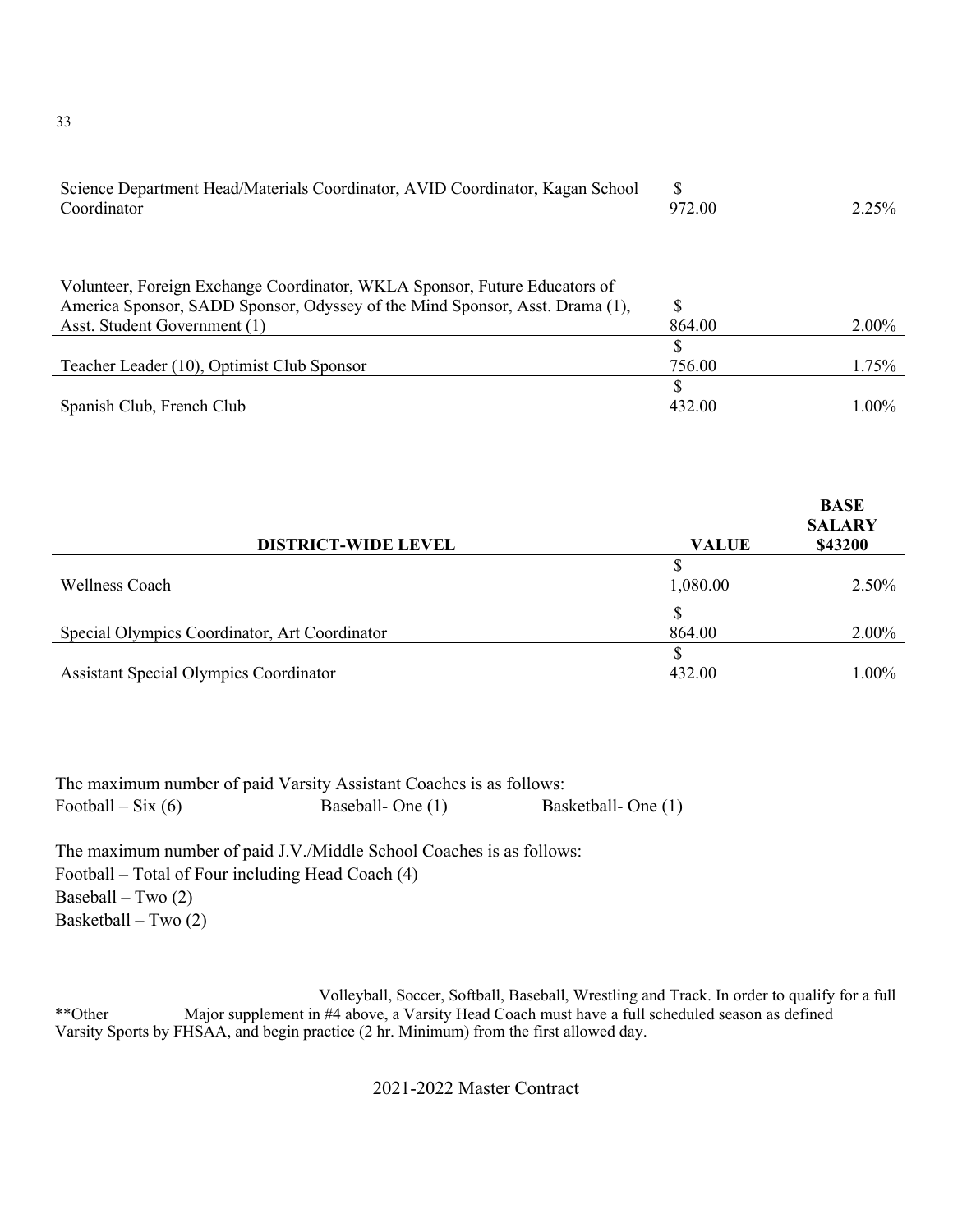\*\*\*Minor Sport Considered – Golf, Tennis, Weightlifting, Cross-Country, Girls Flag Football, Beach Volleyball

#### GIFTED INSTRUCTIONAL PROGRAM

A one thousand five hundred dollar (\$1,500.00) supplement shall be paid to each assigned teacher of the gifted who has at least one gifted student enrolled in their class. The supplement will be prorated when there is no gifted student enrolled in that teacher's classroom. A prorated supplement shall be paid if a gifted student is enrolled one day during the pay roll period.

#### ADDITIONAL WORK ASSIGNMENTS

The salary of teachers employed in summer school as extended year teachers, after school remediation or to teach a seventh period core class as defined by Florida Course Code Directory, Appendix S, shall be paid at their regular hourly rate.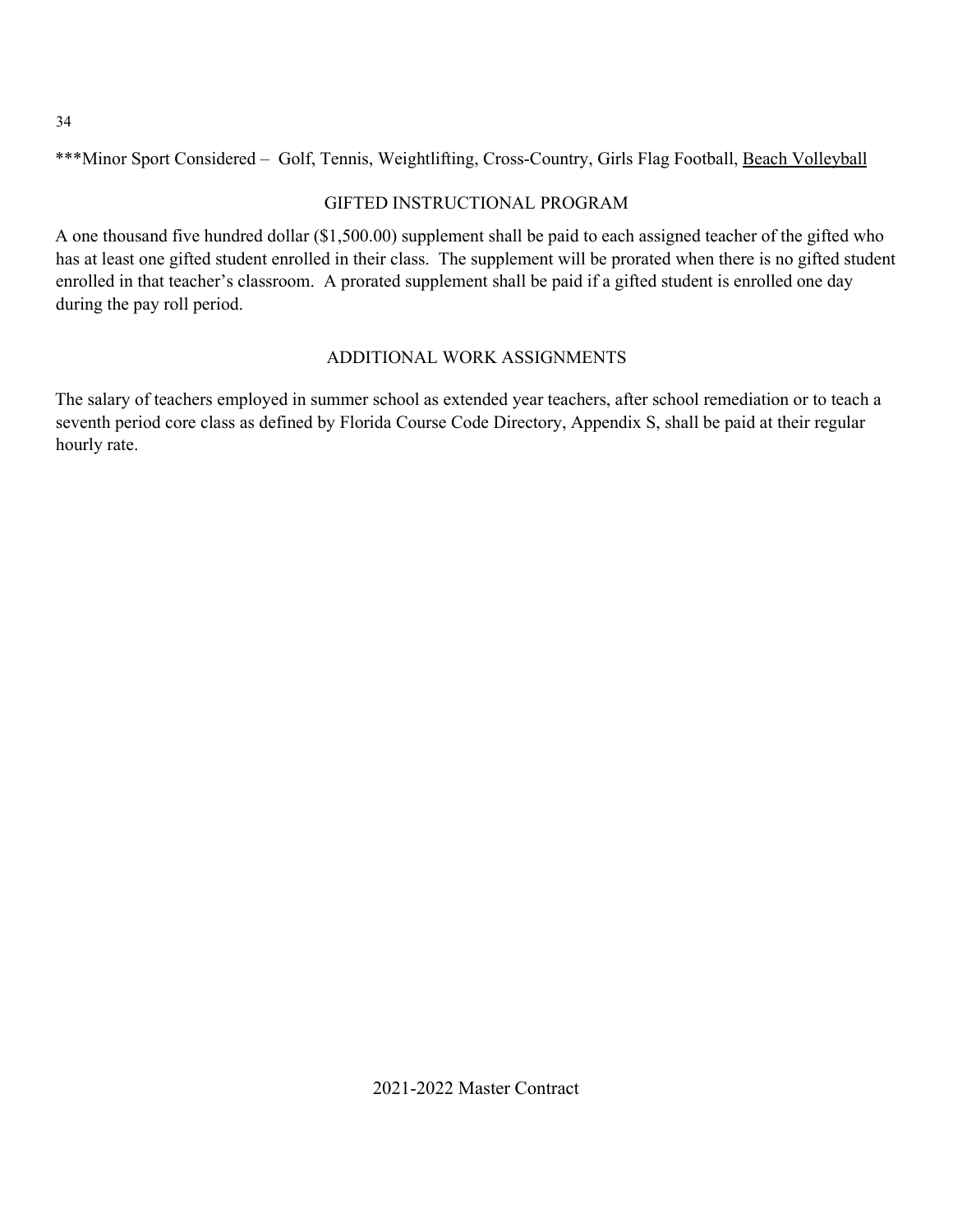## <span id="page-35-0"></span>*Appendix D*

#### <span id="page-35-1"></span>**2021-2022 Grievance Form**

#### SCHOOL BOARD OF WAKULLA COUNTY OFFICIAL GRIEVANCE FORM

| Name of Grievant: |         | Date Filed |  |
|-------------------|---------|------------|--|
| Assignment:       |         | School:    |  |
| Step 1:           | Step II | Step III   |  |

Contract Citations and Date of Alleged Violation:

Statement of Grievance:

Relief Sought:

Signature of Grievant

Signature Acknowledging Receipt of Grievance Form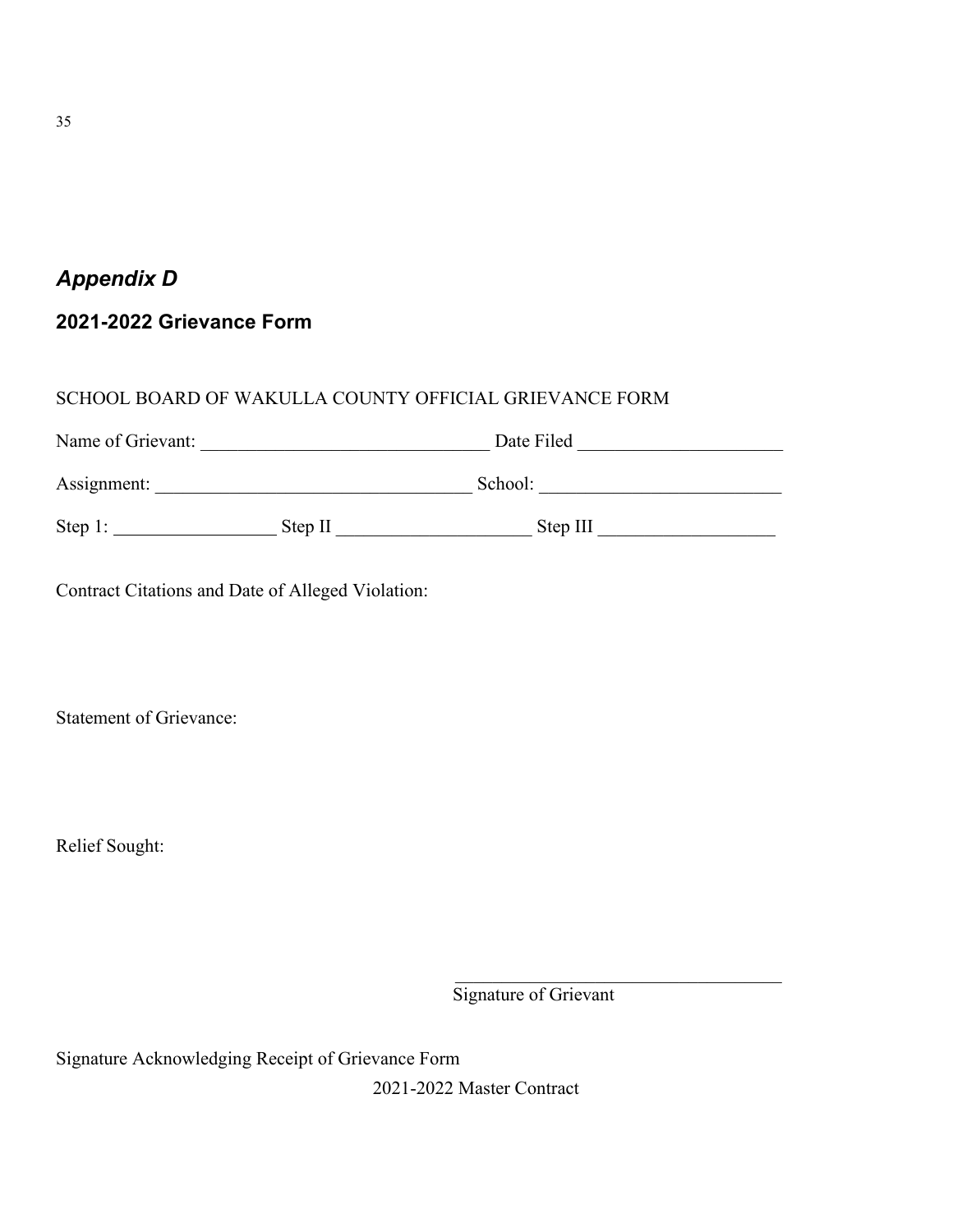Grievant Number Date Received Signature of Receiving Official

Title

#### WAKULLA COUNTY SCHOOL DISTRICT

#### <span id="page-36-0"></span>**Official Grievance Disposition Form**

For use by Principal, and /or Superintendent/Designee TO: \_\_\_\_\_\_\_\_\_\_\_\_\_\_\_\_\_\_\_\_\_\_\_\_\_\_\_\_\_\_\_\_\_\_\_\_\_\_\_\_\_\_\_\_\_\_\_\_\_\_\_\_\_\_\_\_\_\_\_\_\_\_\_\_\_\_\_\_\_\_\_\_\_\_ Your grievance filed on and assigned number and assigned number has been received at Step \_\_\_\_\_\_ and determination has been made as follows: \_\_\_\_\_\_\_\_\_\_\_\_\_\_\_\_\_\_\_\_\_\_\_\_\_\_\_\_\_\_\_\_\_\_\_\_\_\_\_\_\_\_\_\_\_\_\_\_\_\_\_\_\_\_\_\_\_\_\_\_\_\_\_\_\_\_\_\_\_\_\_\_\_\_\_\_\_ \_\_\_\_\_\_\_\_\_\_\_\_\_\_\_\_\_\_\_\_\_\_\_\_\_\_\_\_\_\_\_\_\_\_\_\_\_\_\_\_\_\_\_\_\_\_\_\_\_\_\_\_\_\_\_\_\_\_\_\_\_\_\_\_\_\_\_\_\_\_\_\_\_\_\_\_\_ \_\_\_\_\_\_\_\_\_\_\_\_\_\_\_\_\_\_\_\_\_\_\_\_\_\_\_\_\_\_\_\_\_\_\_\_\_\_\_\_\_\_\_\_\_\_\_\_\_\_\_\_\_\_\_\_\_\_\_\_\_\_\_\_\_\_\_\_\_\_\_\_\_\_\_\_\_ Date: \_\_\_\_\_\_\_\_\_\_\_\_\_\_\_\_\_\_ Signature: \_\_\_\_\_\_\_\_\_\_\_\_\_\_\_\_\_\_\_\_\_\_\_\_\_\_\_\_\_\_\_\_\_\_\_\_\_\_\_\_\_ Title:

Signature(s) Indicating Receipt by, and/or Delivery to, Grievant, and Date thereof:

 $\_$  , and the set of the set of the set of the set of the set of the set of the set of the set of the set of the set of the set of the set of the set of the set of the set of the set of the set of the set of the set of th Date Grievant Grievant Person making delivery to Grievant

 $\mathcal{L}_\mathcal{L}$ 

Title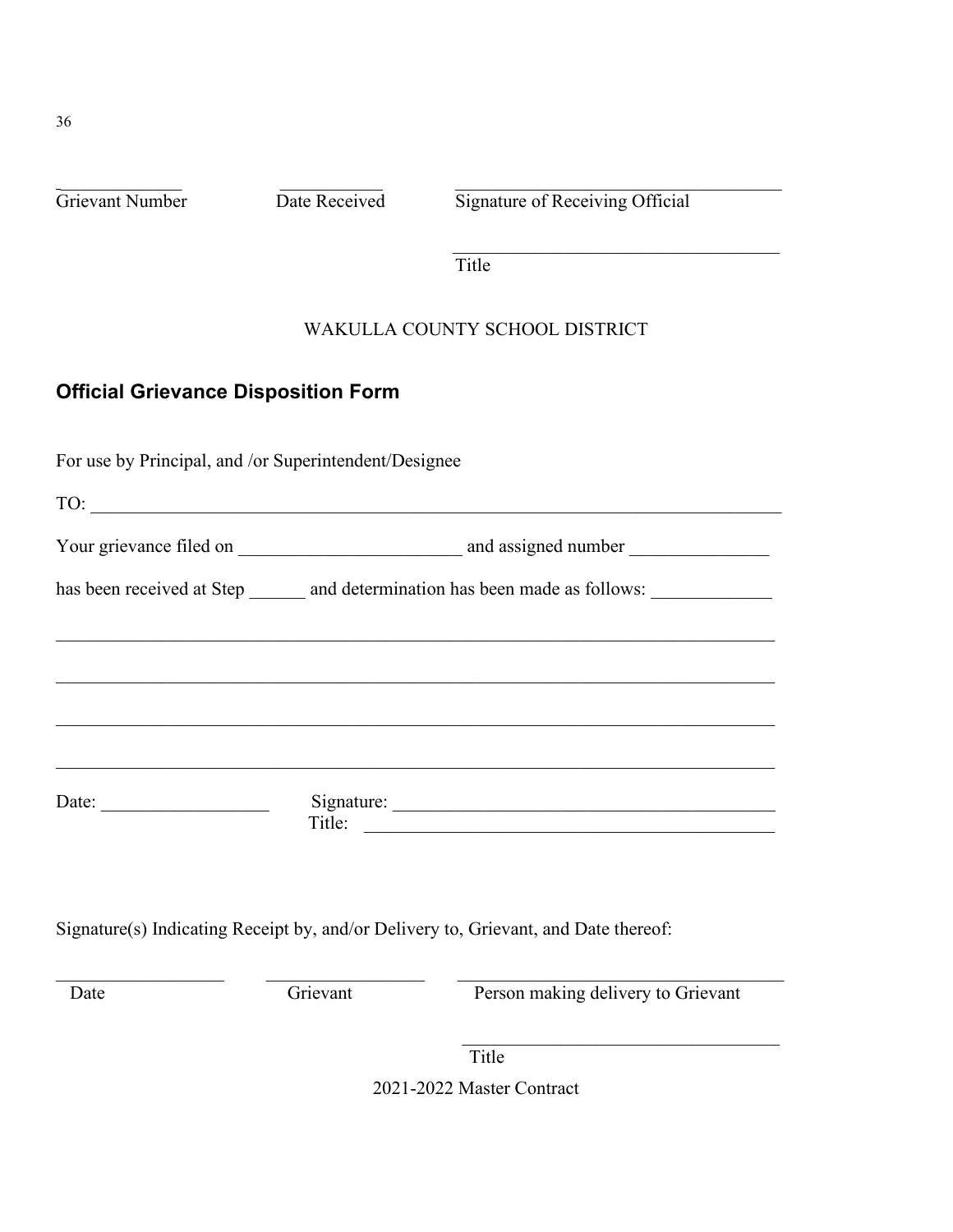I have read the above summary of my interview that took place on \_\_\_\_\_\_\_\_\_\_\_\_\_. I was given the opportunity to edit this summary and make any corrections. Those edits and corrections are indicated by my initials.

**Signature** Date

2021-2022 Master Contract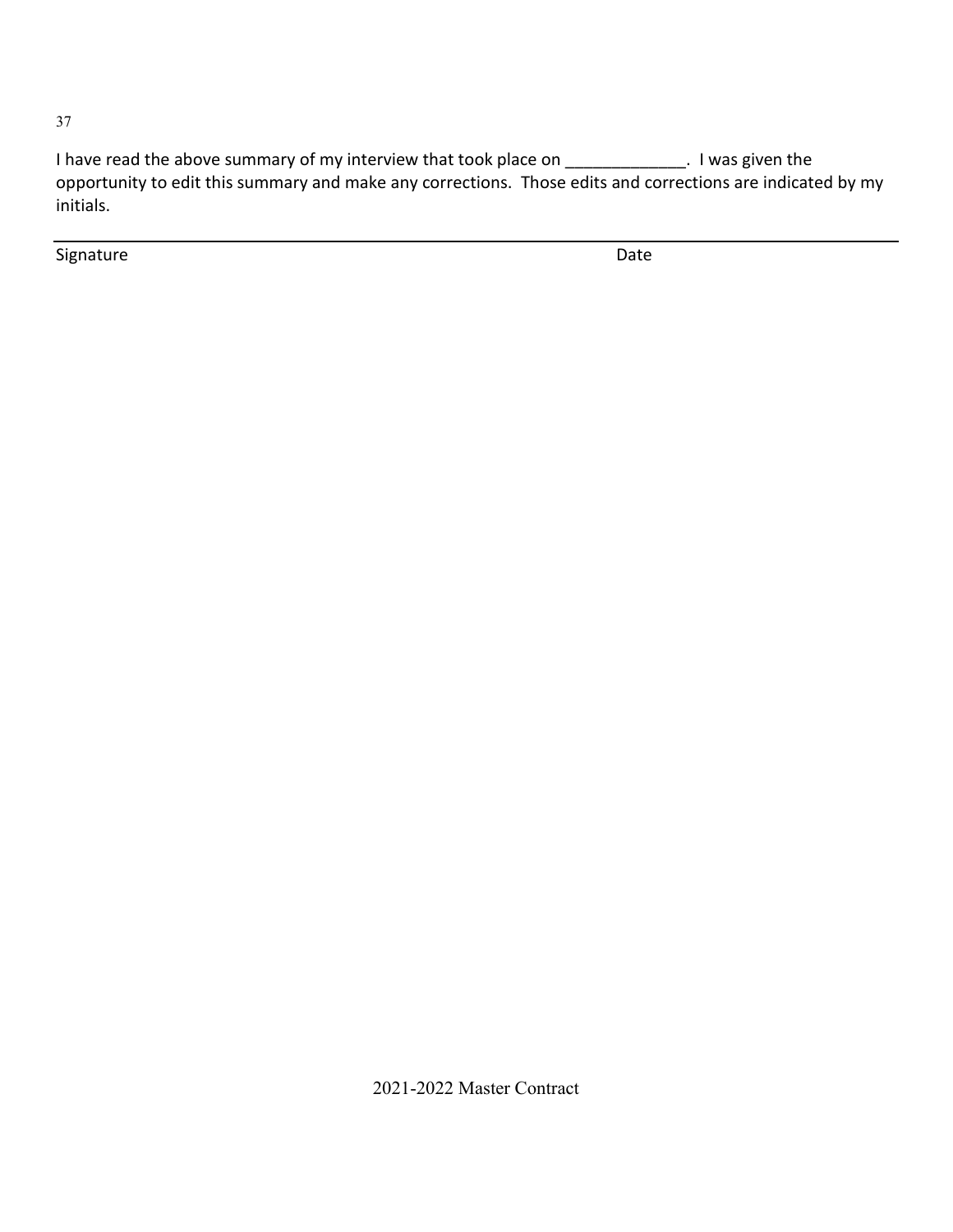#### WAKULLA COUNTY SCHOOL DISTRICT

#### <span id="page-38-0"></span>**Official Grievance Appeal Form**

The undersigned Grievant(s) has/have the disposition of Grievance.

| $reason(s)$ :                                            |  |
|----------------------------------------------------------|--|
|                                                          |  |
|                                                          |  |
|                                                          |  |
|                                                          |  |
|                                                          |  |
| Date Field:                                              |  |
| Signature Acknowledging Receipt of Grievance Appeal Form |  |

 $\_$ 

Grievant Number Date Received Signature of Receiving Official